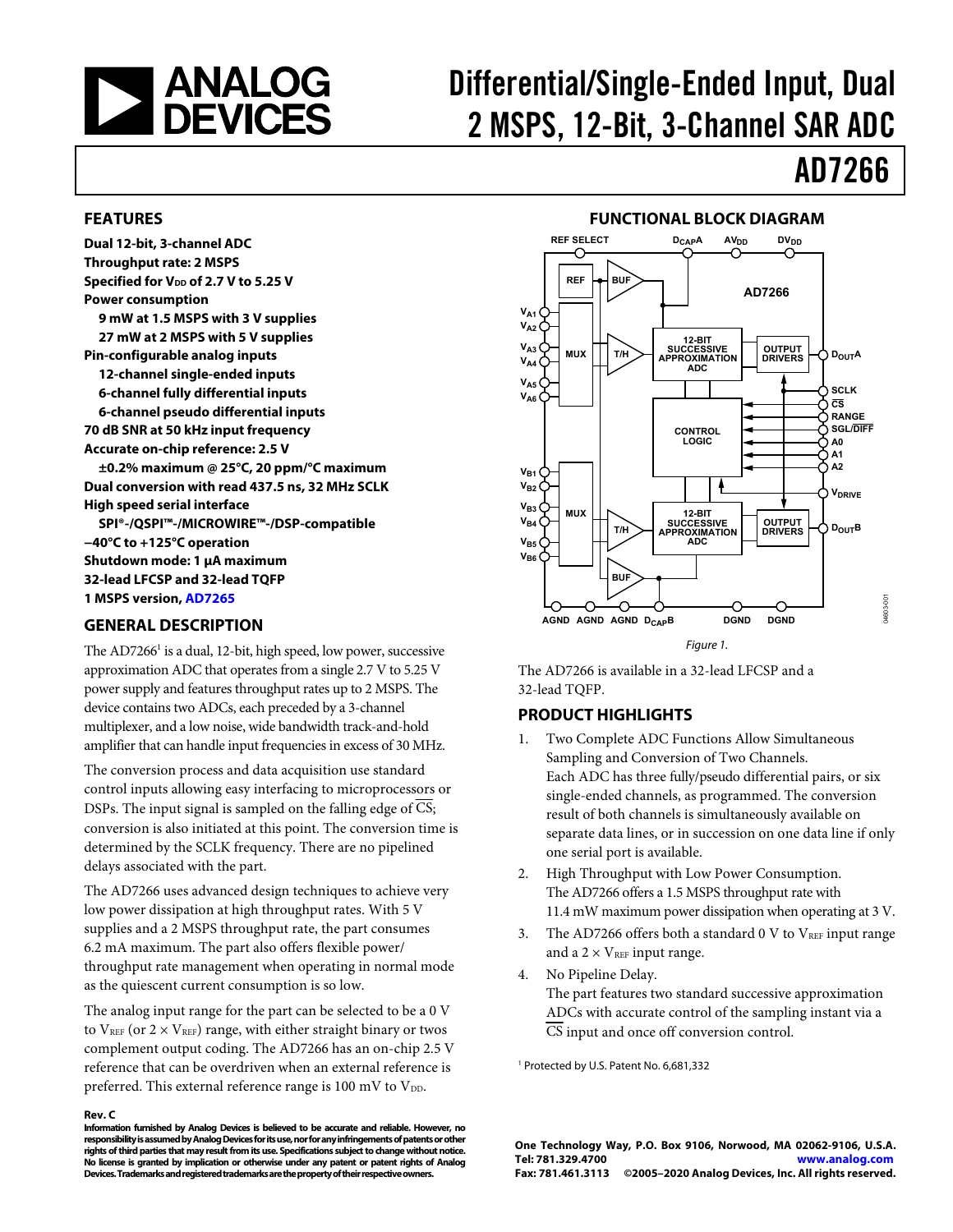## **TABLE OF CONTENTS**

### **REVISION HISTORY**

| 11/2020-Rev. B to Rev. C |  |
|--------------------------|--|
|                          |  |
|                          |  |
|                          |  |
|                          |  |

#### 5/2011-Rev. A to Rev. B

| Changes to Mnemonic Order for Pin 13 to Pin 18, Pin 23 to |  |
|-----------------------------------------------------------|--|
|                                                           |  |
|                                                           |  |
|                                                           |  |
|                                                           |  |

### 11/2006-Rev. 0 to Rev. A

| Changes to Figure 24 and Differential Mode Section 15 |  |
|-------------------------------------------------------|--|
|                                                       |  |
|                                                       |  |
|                                                       |  |
|                                                       |  |
|                                                       |  |
|                                                       |  |

### 4/2005-Revision 0: Initial Version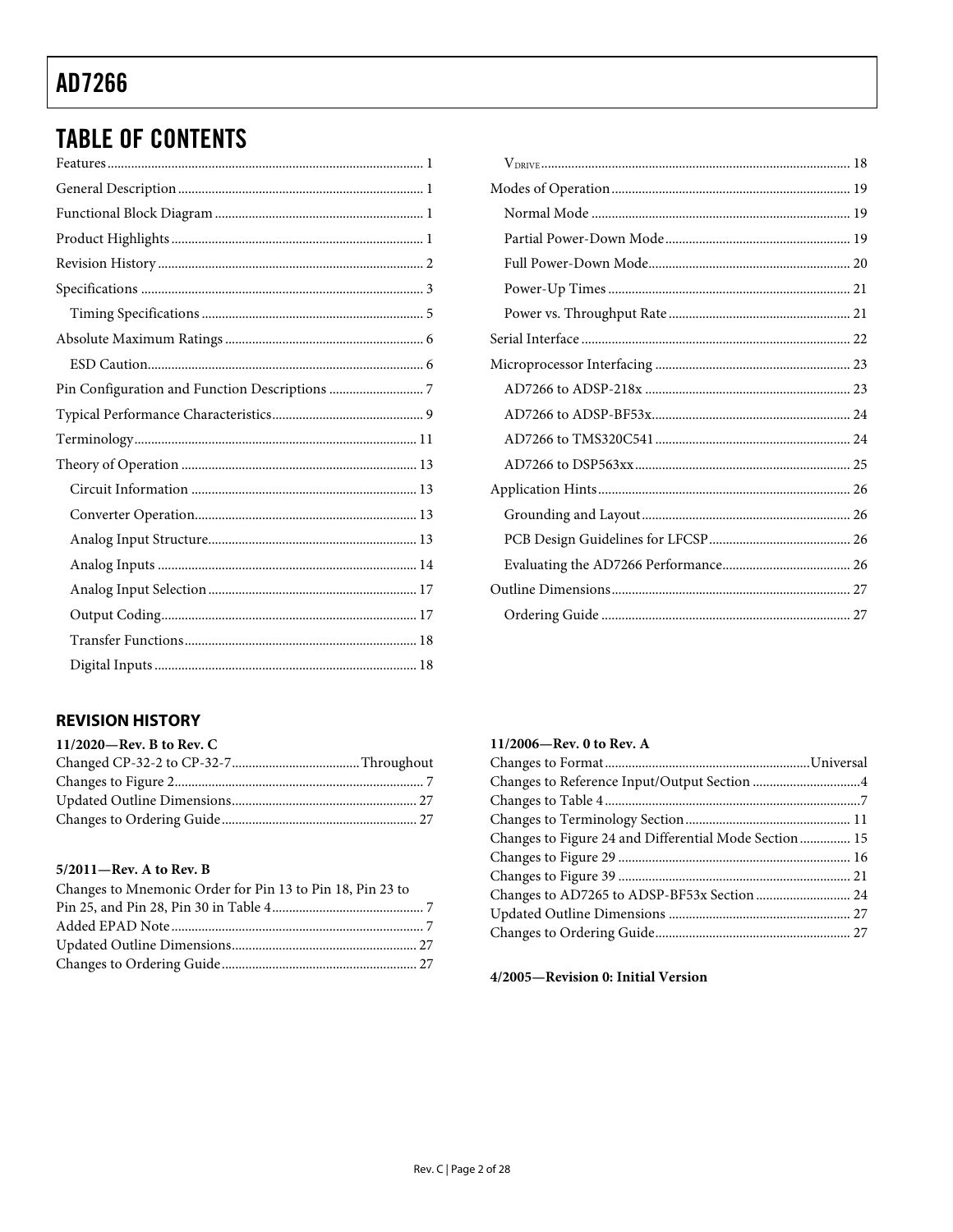### <span id="page-2-0"></span>**SPECIFICATIONS**

 $T_A = T_{MIN}$  to  $T_{MAX}$ ,  $V_{DD} = 2.7$  V to 3.6 V,  $f_{SCLK} = 24$  MHz,  $f_S = 1.5$  MSPS,  $V_{DRIVE} = 2.7$  V to 3.6 V;  $V_{DD} = 4.75$  V to 5.25 V,  $f_{SCLK} = 32 \text{ MHz}, f_S = 2 \text{ MSPS}, V_{DRIVE} = 2.7 \text{ V to } 5.25 \text{ V};$  specifications apply using internal reference or external reference = 2.5 V  $\pm$  1%, unless otherwise noted<sup>1</sup>.

#### **Table 1.**

| <b>Parameter</b>                                          | Specification             | Unit        | <b>Test Conditions/Comments</b>                                            |
|-----------------------------------------------------------|---------------------------|-------------|----------------------------------------------------------------------------|
| <b>DYNAMIC PERFORMANCE</b>                                |                           |             |                                                                            |
| Signal-to-Noise Ratio (SNR) <sup>2</sup>                  | 71                        | dB min      | $f_{IN}$ = 50 kHz sine wave; differential mode                             |
|                                                           | 69                        | dB min      | $f_{IN}$ = 50 kHz sine wave; single-ended and<br>pseudo differential modes |
| Signal-to-Noise + Distortion Ratio (SINAD) <sup>2</sup>   | 70                        | dB min      | $f_{IN}$ = 50 kHz sine wave; differential mode                             |
|                                                           | 68                        | dB min      | $f_{IN}$ = 50 kHz sine wave; single-ended and                              |
|                                                           |                           |             | pseudo differential modes                                                  |
| Total Harmonic Distortion (THD) <sup>2</sup>              | $-77$                     | dB max      | $f_{IN}$ = 50 kHz sine wave; differential mode                             |
|                                                           | $-73$                     | dB max      | $f_{IN}$ = 50 kHz sine wave; single-ended and<br>pseudo differential modes |
| Spurious-Free Dynamic Range (SFDR) <sup>2</sup>           | $-75$                     | dB max      | $f_{IN}$ = 50 kHz sine wave                                                |
| Intermodulation Distortion (IMD) <sup>2</sup>             |                           |             | $fa = 30$ kHz, $fb = 50$ kHz                                               |
| Second-Order Terms                                        | -88                       | dB typ      |                                                                            |
| <b>Third-Order Terms</b>                                  | $-88$                     | dB typ      |                                                                            |
| <b>Channel-to-Channel Isolation</b>                       | $-88$                     | dB typ      |                                                                            |
| SAMPLE AND HOLD                                           |                           |             |                                                                            |
| Aperture Delay <sup>3</sup>                               | 11                        | ns max      |                                                                            |
| Aperture Jitter <sup>3</sup>                              | 50                        | ps typ      |                                                                            |
| Aperture Delay Matching <sup>3</sup>                      | 200                       | ps max      |                                                                            |
| <b>Full Power Bandwidth</b>                               | 33/26                     | MHz typ     | @ 3 dB, $V_{DD} = 5 V/V_{DD} = 3 V$                                        |
|                                                           | 3.5/3                     | MHz typ     | @ 0.1 dB, $V_{DD} = 5$ V/V <sub>DD</sub> = 3 V                             |
| DC ACCURACY                                               |                           |             |                                                                            |
| Resolution                                                | 12                        | <b>Bits</b> |                                                                            |
| Integral Nonlinearity <sup>2</sup>                        | ±1                        | LSB max     | ±0.5 LSB typ; differential mode                                            |
|                                                           | ±1.5                      | LSB max     | ±0.5 LSB typ; single-ended and pseudo<br>differential modes                |
| Differential Nonlinearity <sup>2, 4</sup>                 | $\pm 0.99$                | LSB max     | Differential mode                                                          |
|                                                           | $-0.99/+1.5$              | LSB max     | Single-ended and pseudo differential modes                                 |
| <b>Straight Binary Output Coding</b>                      |                           |             |                                                                            |
| <b>Offset Error</b>                                       | ±7                        | LSB max     | $±2$ LSB typ                                                               |
| <b>Offset Error Match</b>                                 | ±2                        | LSB typ     |                                                                            |
| <b>Gain Error</b>                                         | ±2.5                      | LSB max     |                                                                            |
| <b>Gain Error Match</b>                                   | ±0.5                      | LSB typ     |                                                                            |
| <b>Twos Complement Output Coding</b>                      |                           |             |                                                                            |
| <b>Positive Gain Error</b>                                | ±2                        | LSB max     |                                                                            |
| <b>Positive Gain Error Match</b>                          | ±0.5                      | LSB typ     |                                                                            |
| Zero Code Error                                           | ±5                        | LSB max     |                                                                            |
| Zero Code Error Match                                     | ±1                        | LSB typ     |                                                                            |
| <b>Negative Gain Error</b>                                | ±2                        | LSB max     |                                                                            |
| Negative Gain Error Match                                 | ±0.5                      | LSB typ     |                                                                            |
| ANALOG INPUT <sup>5</sup>                                 |                           |             |                                                                            |
| Single-Ended Input Range                                  | 0 V to VREF               | ۷           | RANGE pin low                                                              |
|                                                           | 0 V to $2 \times V_{REF}$ |             | RANGE pin high                                                             |
| Pseudo Differential Input Range: VIN+ - VIN- <sup>6</sup> | 0 to VREE                 | ٧           | RANGE pin low                                                              |
|                                                           | $2 \times V_{REF}$        | ٧           | RANGE pin high                                                             |
| Fully Differential Input Range: VIN+ and VIN-             | $V_{CM} \pm V_{REF}/2$    | ٧           | $V_{CM}$ = common-mode voltage <sup>7</sup> = $V_{REF}/2$                  |
| $V_{IN+}$ and $V_{IN-}$                                   | $V_{CM} \pm V_{REF}$      | V           | $V_{CM} = V_{REF}$                                                         |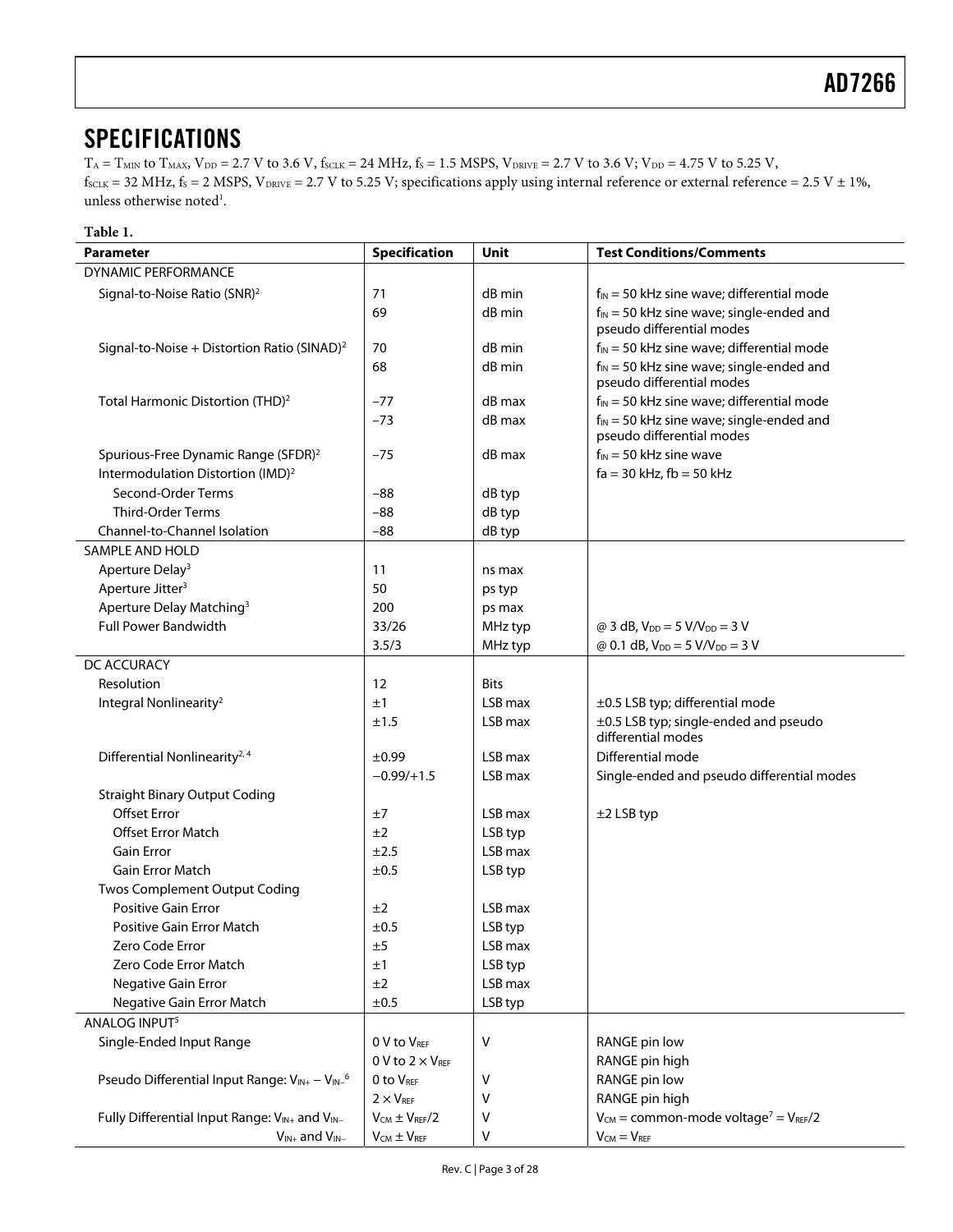<span id="page-3-0"></span>

| <b>Parameter</b>                                        | <b>Specification</b> | <b>Unit</b>               | <b>Test Conditions/Comments</b>                                             |
|---------------------------------------------------------|----------------------|---------------------------|-----------------------------------------------------------------------------|
| DC Leakage Current<br>±1                                |                      | µA max                    |                                                                             |
| <b>Input Capacitance</b>                                | 45                   | pF typ                    | When in track                                                               |
|                                                         | 10                   | pF typ                    | When in hold                                                                |
| REFERENCE INPUT/OUTPUT                                  |                      |                           |                                                                             |
| Reference Output Voltage <sup>8</sup>                   | 2.5                  | V min/V max               | ±0.2% max @ 25°C                                                            |
| Long-Term Stability                                     | 150                  | ppm typ                   | For 1000 hours                                                              |
| Output Voltage Hysteresis <sup>2</sup>                  | 50                   | ppm typ                   |                                                                             |
| Reference Input Voltage Range                           | 0.1/V <sub>DD</sub>  | V min/V max               | See Typical Performance Characteristics section                             |
| DC Leakage Current                                      | ±2                   | $\mu$ A max               | External reference applied to Pin D <sub>CAP</sub> A/Pin D <sub>CAP</sub> B |
| <b>Input Capacitance</b>                                | 25                   | pF typ                    |                                                                             |
| D <sub>CAP</sub> A, D <sub>CAP</sub> B Output Impedance | 10                   | $\Omega$ typ              |                                                                             |
| Reference Temperature Coefficient                       | 20                   | ppm/°C max                |                                                                             |
|                                                         | 10                   | ppm/°C typ                |                                                                             |
| <b>VREF Noise</b>                                       | 20                   | µV rms typ                |                                                                             |
| <b>LOGIC INPUTS</b>                                     |                      |                           |                                                                             |
| Input High Voltage, VINH                                | 2.8                  | V min                     |                                                                             |
| Input Low Voltage, VINL                                 | 0.4                  | V max                     |                                                                             |
| Input Current, I <sub>IN</sub>                          | ±15                  | nA typ                    | $V_{IN} = 0$ V or $V_{DRIVE}$                                               |
| Input Capacitance, CIN3                                 | 5                    | pF typ                    |                                                                             |
| <b>LOGIC OUTPUTS</b>                                    |                      |                           |                                                                             |
| Output High Voltage, VOH                                | $V_{DRIVE} - 0.2$    | V min                     |                                                                             |
| Output Low Voltage, Vol.                                | 0.4                  | V max                     |                                                                             |
| Floating State Leakage Current                          | ±1                   | µA max                    |                                                                             |
| Floating State Output Capacitance <sup>3</sup>          | 7                    | pF typ                    |                                                                             |
| <b>Output Coding</b>                                    |                      | Straight (natural) binary | $SGL/\overline{DIFF} = 1$ with 0 V to V <sub>REF</sub> range selected       |
|                                                         |                      | Twos complement           | SGL/DIFF = 0; SGL/DIFF = 1 with 0 V to 2 $\times$ V <sub>REF</sub> range    |
| <b>CONVERSION RATE</b>                                  |                      |                           |                                                                             |
| <b>Conversion Time</b>                                  | 14                   | <b>SCLK</b> cycles        | 437.5 ns with $SCLK = 32 MHz$                                               |
| Track-and-Hold Acquisition Time <sup>3</sup>            | 90                   | ns max                    | Full-scale step input; $V_{DD} = 5 V$                                       |
|                                                         | 110                  | ns max                    | Full-scale step input; $V_{DD} = 3 V$                                       |
| Throughput Rate                                         | 2                    | MSPS max                  |                                                                             |
| POWER REQUIREMENTS                                      |                      |                           |                                                                             |
| <b>V<sub>DD</sub></b>                                   | 2.7/5.25             | V min/V max               |                                                                             |
| <b>V</b> DRIVE                                          | 2.7/5.25             | V min/V max               |                                                                             |
| <b>I</b> <sub>DD</sub>                                  |                      |                           | Digital I/Ps = $0$ V or $V_{DRIVE}$                                         |
| Normal Mode (Static)                                    | 2.3                  | mA max                    | $V_{DD} = 5.25 V$                                                           |
| Operational, $f_s = 2$ MSPS                             | 6.4                  | mA max                    | $V_{DD} = 5.25 V; 5.7 mA typ$                                               |
| $f_s = 1.5$ MSPS                                        | 4                    | mA max                    | $V_{DD} = 3.6 V; 3.4 mA typ$                                                |
| Partial Power-Down Mode                                 | 500                  | $\mu$ A max               | Static                                                                      |
| Full Power-Down Mode (V <sub>DD</sub> )                 |                      |                           | $T_A = -40^{\circ}C$ to $+85^{\circ}C$                                      |
|                                                         | 1                    | µA max                    |                                                                             |
|                                                         | 2.8                  | µA max                    | $T_A > 85^{\circ}$ C to 125 $^{\circ}$ C                                    |
| <b>Power Dissipation</b>                                |                      |                           |                                                                             |
| Normal Mode (Operational)                               | 33.6                 | mW max                    | $V_{DD} = 5.25 V$                                                           |
| Partial Power-Down (Static)                             | 2.625                | mW max                    | $V_{DD} = 5.25 V$                                                           |
| Full Power-Down (Static)                                | 5.25                 | µW max                    | $V_{DD} = 5.25 V$ , T <sub>A</sub> = -40°C to +85°C                         |

<sup>1</sup> Temperature range is −40°C to +125°C.<br><sup>2</sup> Se[e Terminology](#page-10-1) section.<br><sup>3</sup> Sample tested during initial release to ensure compliance.<br><sup>4</sup> Guaranteed no missed codes to 12 bits.

<sup>5</sup> V<sub>IN−</sub> or V<sub>IN+</sub> must remain within GND/V<sub>DD</sub>.<br><sup>6</sup> V… — 0 V for specified performance. For t

<sup>6</sup> V<sub>IN−</sub> = 0 V for specified performance. For full input range on V<sub>IN−</sub> pin, see [Figure 28 a](#page-15-0)nd [Figure 29.](#page-15-0)<br><sup>7</sup> For full common-mode range, se[e Figure 24 a](#page-14-0)nd Figure 25.<br><sup>8</sup> Relates to Pin D<sub>CAP</sub>A or Pin D<sub>CAP</sub>B.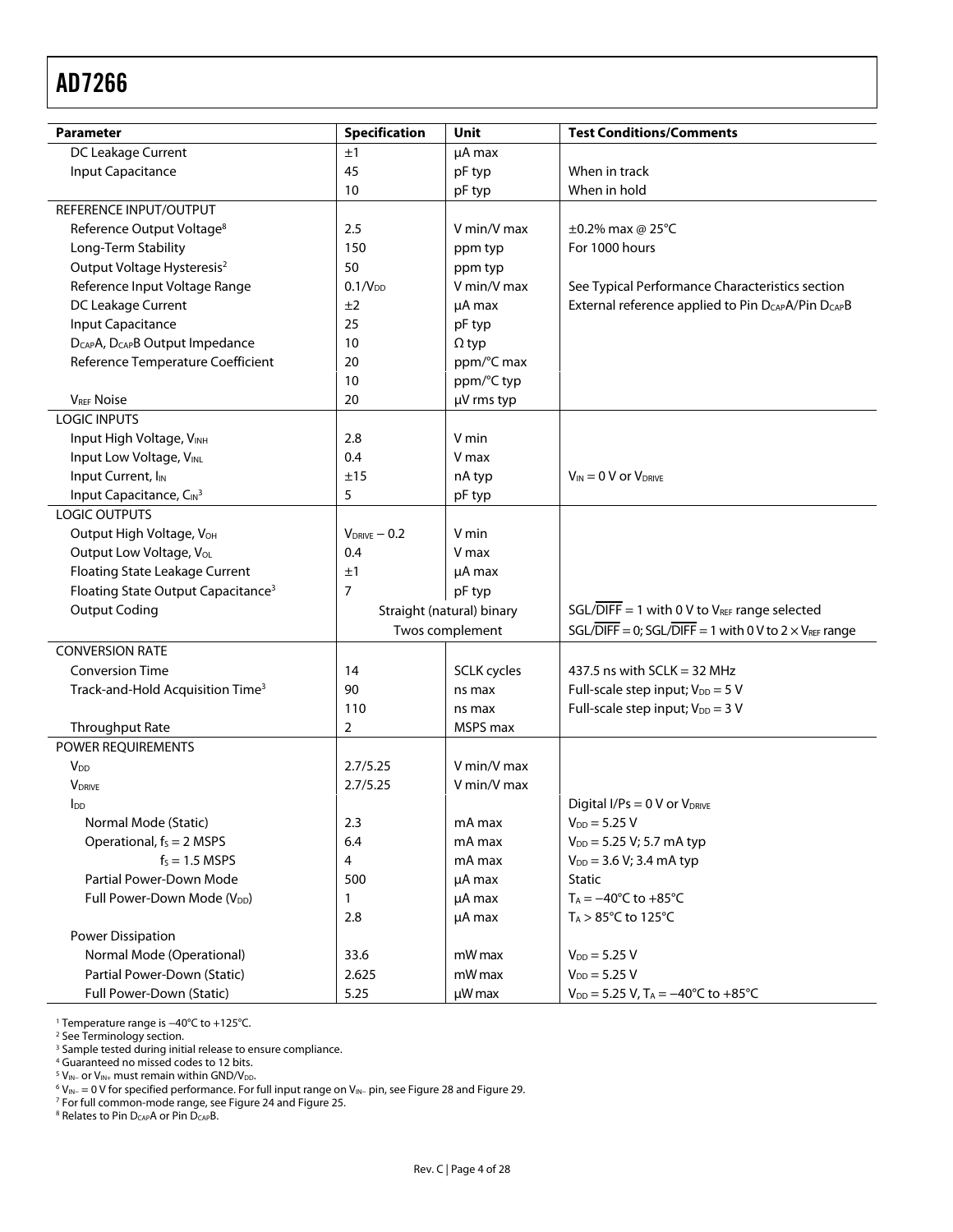#### <span id="page-4-0"></span>**TIMING SPECIFICATIONS**

 $AV_{DD} = DV_{DD} = 2.7$  V to 5.25 V,  $V_{DRIVE} = 2.7$  V to 5.25 V, internal/external reference = 2.5 V,  $T_A = T_{MAX}$  to  $T_{MIN}$ , unless otherwise noted<sup>1</sup>.

| Table 2.           |                                              |             |                                                                                                   |
|--------------------|----------------------------------------------|-------------|---------------------------------------------------------------------------------------------------|
| <b>Parameter</b>   | Limit at T <sub>MIN</sub> , T <sub>MAX</sub> | <b>Unit</b> | <b>Description</b>                                                                                |
| $f_{SCLK}^2$       |                                              | MHz min     | $T_A = -40^{\circ}C$ to $+85^{\circ}C$                                                            |
|                    | 4                                            | MHz min     | $T_A > 85^{\circ}$ C to 125 $^{\circ}$ C                                                          |
|                    | 32                                           | MHz max     |                                                                                                   |
| <b>t</b> CONVERT   | $14 \times t$ <sub>SCLK</sub>                | ns max      | $t$ <sub>SCLK</sub> $= 1/f$ <sub>SCLK</sub>                                                       |
|                    | 437.5                                        | ns max      | $f_{SCLK}$ = 32 MHz, $V_{DD}$ = 5 V, $f_{SAMPLE}$ = 2 MSPS                                        |
|                    | 583.3                                        | ns max      | $f_{SCLK} = 24 \text{ MHz}$ , $V_{DD} = 3 \text{ V}$ , $f_{SAMPLE} = 1.5 \text{ MSPS}$            |
| touiet             | 30                                           | ns min      | Minimum time between end of serial read and next falling edge of $\overline{CS}$                  |
| t <sub>2</sub>     | 15/20                                        | ns min      | $V_{DD}$ = 5 V/3 V, $\overline{CS}$ to SCLK setup time, $T_A$ = -40°C to +85°C                    |
|                    | 20/30                                        | ns min      | $V_{DD}$ = 5 V /3 V, CS to SCLK setup time, $T_A > 85^{\circ}$ C to 125°C                         |
| $t_3$              | 15                                           | ns max      | Delay from $\overline{CS}$ until $D_{\text{OUT}}A$ and $D_{\text{OUT}}B$ are three-state disabled |
| $t_4$ <sup>3</sup> | 36                                           | ns max      | Data access time after SCLK falling edge, V <sub>DD</sub> = 3 V                                   |
|                    | 27                                           | ns max      | Data access time after SCLK falling edge, $V_{DD} = 5 V$                                          |
| t <sub>5</sub>     | $0.45$ tsclk                                 | ns min      | SCLK low pulse width                                                                              |
| $t_6$              | $0.45$ tsclk                                 | ns min      | SCLK high pulse width                                                                             |
| t <sub>7</sub>     | 10                                           | ns min      | SCLK to data valid hold time, $V_{DD} = 3 V$                                                      |
|                    | 5                                            | ns min      | SCLK to data valid hold time, $V_{DD} = 5 V$                                                      |
| ts                 | 15                                           | ns max      | CS rising edge to $D_{\text{OUT}}A$ , $D_{\text{OUT}}B$ , high impedance                          |
| t,                 | 30                                           | ns min      | $\overline{CS}$ rising edge to falling edge pulse width                                           |
| $t_{10}$           | 5                                            | ns min      | SCLK falling edge to DoutA, DoutB, high impedance                                                 |
|                    | 35                                           | ns max      | SCLK falling edge to $D_{\text{OUT}}A$ , $D_{\text{OUT}}B$ , high impedance                       |

<sup>1</sup> Sample tested during initial release to ensure compliance. All input signals are specified with tr = tf = 5 ns (10% to 90% of V<sub>DD</sub>) and timed from a voltage level of 1.6 V. All timing specifications given are with a 25 pF load capacitance. With a load capacitance greater than this value, a digital buffer or latch must be used. Se[e Serial](#page-21-1)  [Interface](#page-21-1) section an[d Figure 41 a](#page-21-1)n[d Figure 42.](#page-21-1) 

<sup>2</sup> Minimum SCLK for specified performance; with slower SCLK frequencies, performance specifications apply typically.<br><sup>3</sup> The time required for the output to cross 0.4 V or 2.4 V.

<sup>3</sup> The time required for the output to cross 0.4 V or 2.4 V.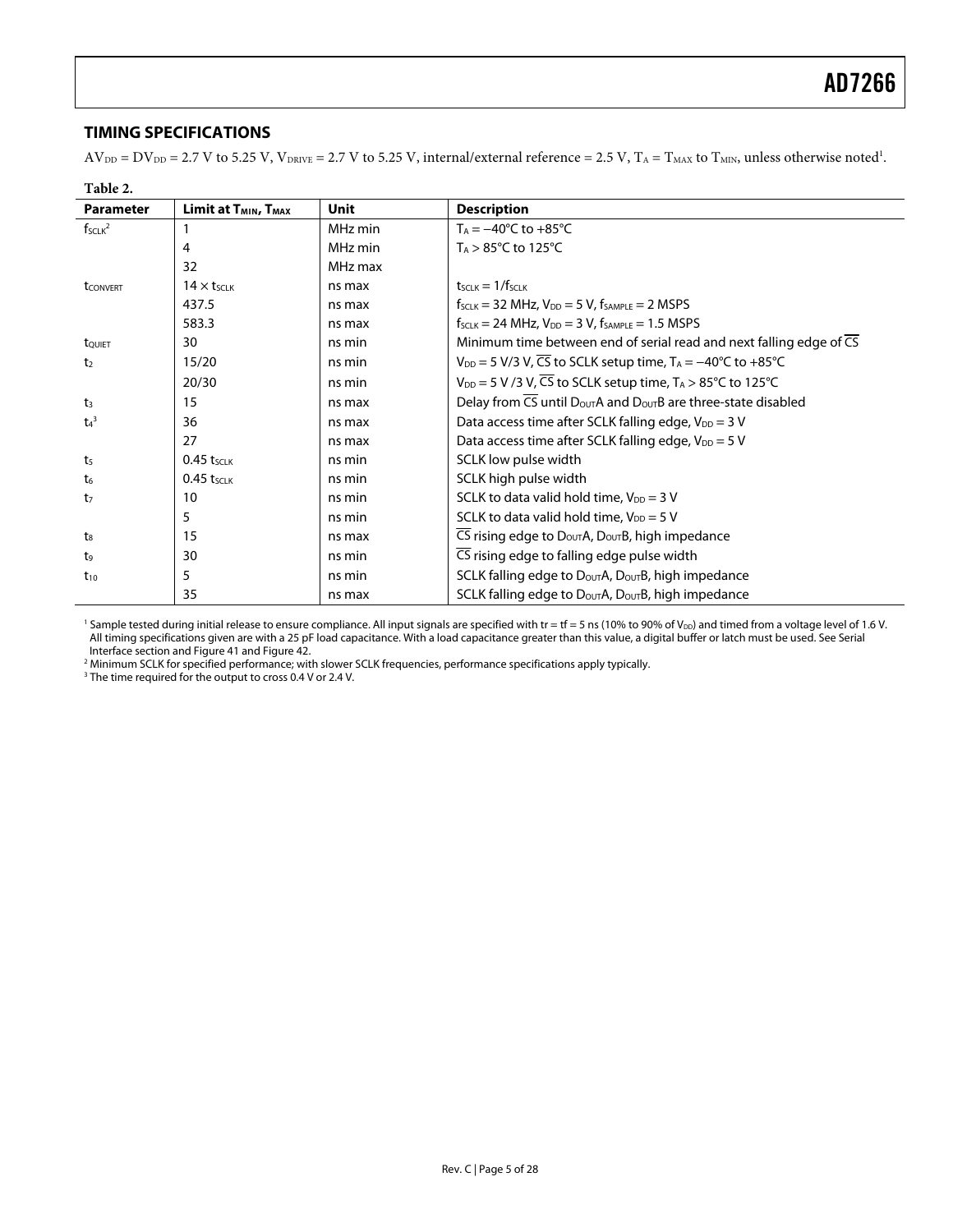### <span id="page-5-3"></span><span id="page-5-1"></span><span id="page-5-0"></span>ABSOLUTE MAXIMUM RATINGS

#### **Table 3.**

| <b>Parameter</b>                       | Rating                               |
|----------------------------------------|--------------------------------------|
| V <sub>DD</sub> to AGND                | $-0.3$ V to $+7$ V                   |
| DV <sub>DD</sub> to DGND               | $-0.3$ V to $+7$ V                   |
| <b>VDRIVE to DGND</b>                  | $-0.3$ V to DV <sub>DD</sub>         |
| <b>VDRIVE TO AGND</b>                  | $-0.3$ V to AV <sub>DD</sub>         |
| AV <sub>DD</sub> to DV <sub>DD</sub>   | $-0.3$ V to $+0.3$ V                 |
| AGND to DGND                           | $-0.3$ V to $+0.3$ V                 |
| Analog Input Voltage to AGND           | $-0.3$ V to AV <sub>DD</sub> + 0.3 V |
| Digital Input Voltage to DGND          | $-0.3$ V to $+7$ V                   |
| Digital Output Voltage to GND          | $-0.3$ V to $V_{DRIVE} + 0.3$ V      |
| <b>VREE TO AGND</b>                    | $-0.3$ V to AV <sub>pp</sub> + 0.3 V |
| Input Current to Any Pin               |                                      |
| Except Supplies <sup>1</sup>           | $+10 \text{ mA}$                     |
| Operating Temperature Range            | $-40^{\circ}$ C to $+125^{\circ}$ C  |
| Storage Temperature Range              | $-65^{\circ}$ C to $+150^{\circ}$ C  |
| <b>Junction Temperature</b>            | $150^{\circ}$ C                      |
| <b>LFCSP/TOFP</b>                      |                                      |
| $\theta_{JA}$ Thermal Impedance        | 108.2°C/W (LFCSP)                    |
|                                        | 55°C/W (TQFP)                        |
| $\theta_{\text{JC}}$ Thermal Impedance | 32.71°C/W (LFCSP)                    |
| Lead Temperature, Soldering            |                                      |
| Reflow Temperature (10 to 30 sec)      | $255^{\circ}$ C                      |
| FSD                                    | $1.5$ kV                             |

<span id="page-5-2"></span><sup>1</sup> Transient currents of up to 100 mA will not cause latch up.

Stresses above those listed under Absolute Maximum Ratings may cause permanent damage to the device. This is a stress rating only; functional operation of the device at these or any other conditions above those indicated in the operational section of this specification is not implied. Exposure to absolute maximum rating conditions for extended periods may affect device reliability.

#### **ESD CAUTION**



ESD (electrostatic discharge) sensitive device. Charged devices and circuit boards can discharge without detection. Although this product features patented or proprietary protection circuitry, damage may occur on devices subjected to high energy ESD. Therefore, proper ESD precautions should be taken to avoid performance degradation or loss of functionality.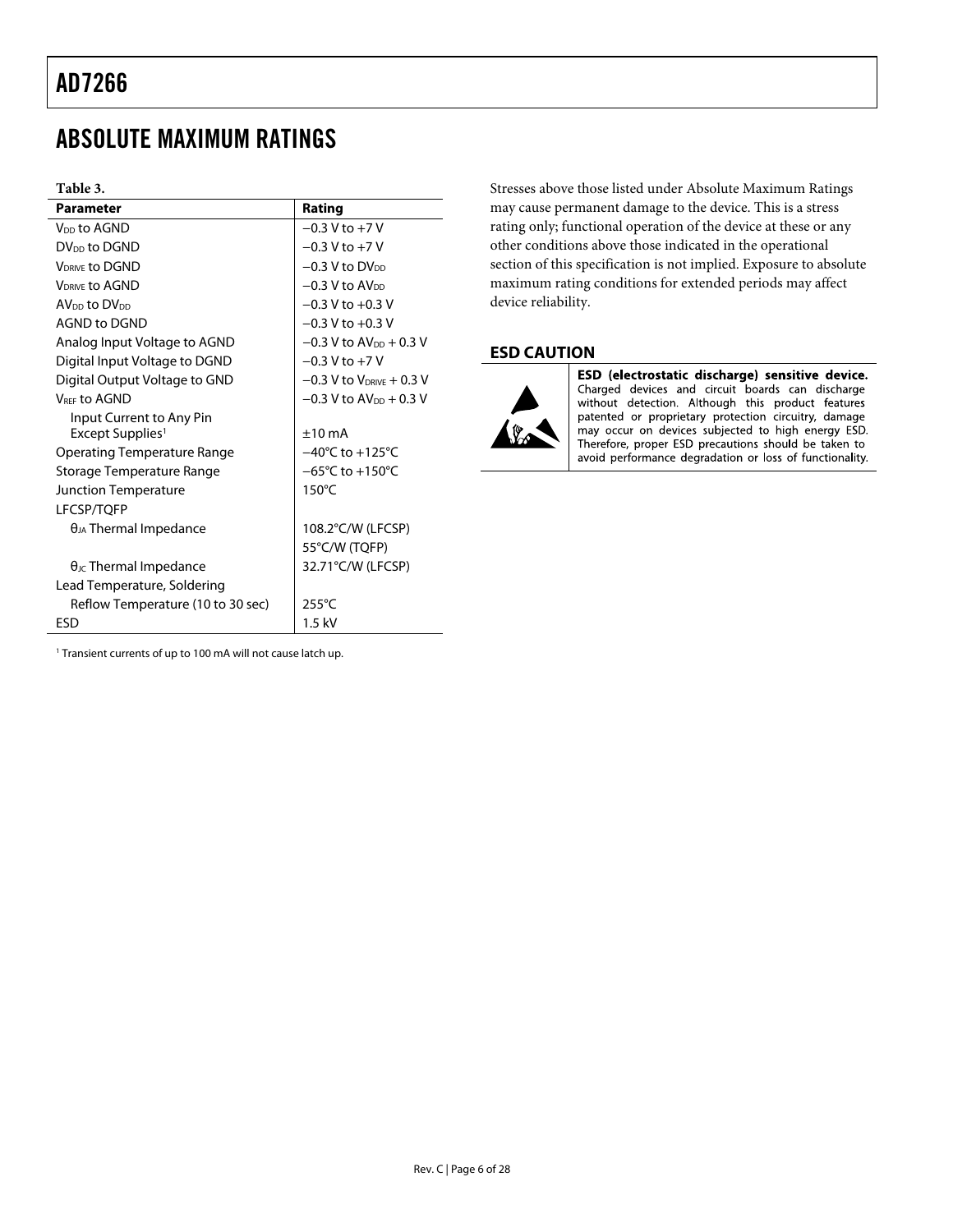### <span id="page-6-0"></span>PIN CONFIGURATION AND FUNCTION DESCRIPTIONS



#### **Table 4. Pin Function Descriptions**

| Pin No.        | <b>Mnemonic</b>                  | <b>Description</b>                                                                                                                                                                                                                                                                                                                                                                                                                                                                                                                                                                                          |
|----------------|----------------------------------|-------------------------------------------------------------------------------------------------------------------------------------------------------------------------------------------------------------------------------------------------------------------------------------------------------------------------------------------------------------------------------------------------------------------------------------------------------------------------------------------------------------------------------------------------------------------------------------------------------------|
| 1,29           | <b>DGND</b>                      | Digital Ground. This is the ground reference point for all digital circuitry on the AD7266. Both DGND pins should<br>connect to the DGND plane of a system. The DGND and AGND voltages should ideally be at the same potential<br>and must not be more than 0.3 V apart, even on a transient basis.                                                                                                                                                                                                                                                                                                         |
| $\overline{2}$ | <b>REF SELECT</b>                | Internal/External Reference Selection. Logic input. If this pin is tied to DGND, the on-chip 2.5 V reference is used as<br>the reference source for both ADC A and ADC B. In addition, Pin D <sub>CAP</sub> A and Pin D <sub>CAP</sub> B must be tied to decoupling<br>capacitors. If the REF SELECT pin is tied to a logic high, an external reference can be supplied to the AD7266<br>through the D <sub>CAP</sub> A and/or D <sub>CAP</sub> B pins.                                                                                                                                                     |
| 3              | <b>AV<sub>DD</sub></b>           | Analog Supply Voltage, 2.7 V to 5.25 V. This is the only supply voltage for all analog circuitry on the AD7266. The<br>AV <sub>DD</sub> and DV <sub>DD</sub> voltages should ideally be at the same potential and must not be more than 0.3 V apart, even on a<br>transient basis. This supply should be decoupled to AGND.                                                                                                                                                                                                                                                                                 |
| 4, 20          | $D_{CAP}A$<br>$D_{CAP}B$         | Decoupling Capacitor Pins. Decoupling capacitors (470 nF recommended) are connected to these pins to<br>decouple the reference buffer for each respective ADC. Provided the output is buffered, the on-chip reference can<br>be taken from these pins and applied externally to the rest of a system. The range of the external reference is<br>dependent on the analog input range selected.                                                                                                                                                                                                               |
| 5, 6, 19       | <b>AGND</b>                      | Analog Ground. Ground reference point for all analog circuitry on the AD7266. All analog input signals and any<br>external reference signal should be referred to this AGND voltage. All three of these AGND pins should connect to<br>the AGND plane of a system. The AGND and DGND voltages ideally should be at the same potential and must not<br>be more than 0.3 V apart, even on a transient basis.                                                                                                                                                                                                  |
| 7 to 12        | $V_{A1}$ to $V_{A6}$             | Analog Inputs of ADC A. These may be programmed as six single-ended channels or three true differential analog<br>input channel pairs. See Table 6.                                                                                                                                                                                                                                                                                                                                                                                                                                                         |
| 13 to 18       | $V_{B6}$ to $V_{B1}$             | Analog Inputs of ADC B. These may be programmed as six single-ended channels or three true differential analog<br>input channel pairs. See Table 6.                                                                                                                                                                                                                                                                                                                                                                                                                                                         |
| 21             | <b>RANGE</b>                     | Analog Input Range Selection. Logic input. The polarity on this pin determines the input range of the analog input<br>channels. If this pin is tied to a logic low, the analog input range is 0 V to VREF. If this pin is tied to a logic high when<br>$\overline{\text{CS}}$ goes low, the analog input range is 2 $\times$ V <sub>REF</sub> . See the Analog Input Selection section for details.                                                                                                                                                                                                         |
| 22             | SGL/DIFF                         | Logic Input. This pin selects whether the analog inputs are configured as differential pairs or single ended. A logic<br>low selects differential operation while a logic high selects single-ended operation. See the Analog Input<br>Selection section for details.                                                                                                                                                                                                                                                                                                                                       |
| 23 to 25       | A <sub>2</sub> to A <sub>0</sub> | Multiplexer Select. Logic inputs. These inputs are used to select the pair of channels to be simultaneously<br>converted, such as Channel 1 of both ADC A and ADC B, Channel 2 of both ADC A and ADC B, and so on. The pair<br>of channels selected may be two single-ended channels or two differential pairs. The logic states of these pins<br>need to be set up prior to the acquisition time and subsequent falling edge of CS to correctly set up the<br>multiplexer for that conversion. See the Analog Input Selection section for further details and Table 6 for<br>multiplexer address decoding. |
| 26             | $\overline{\text{CS}}$           | Chip Select. Active low logic input. This input provides the dual function of initiating conversions on the AD7266<br>and framing the serial data transfer.                                                                                                                                                                                                                                                                                                                                                                                                                                                 |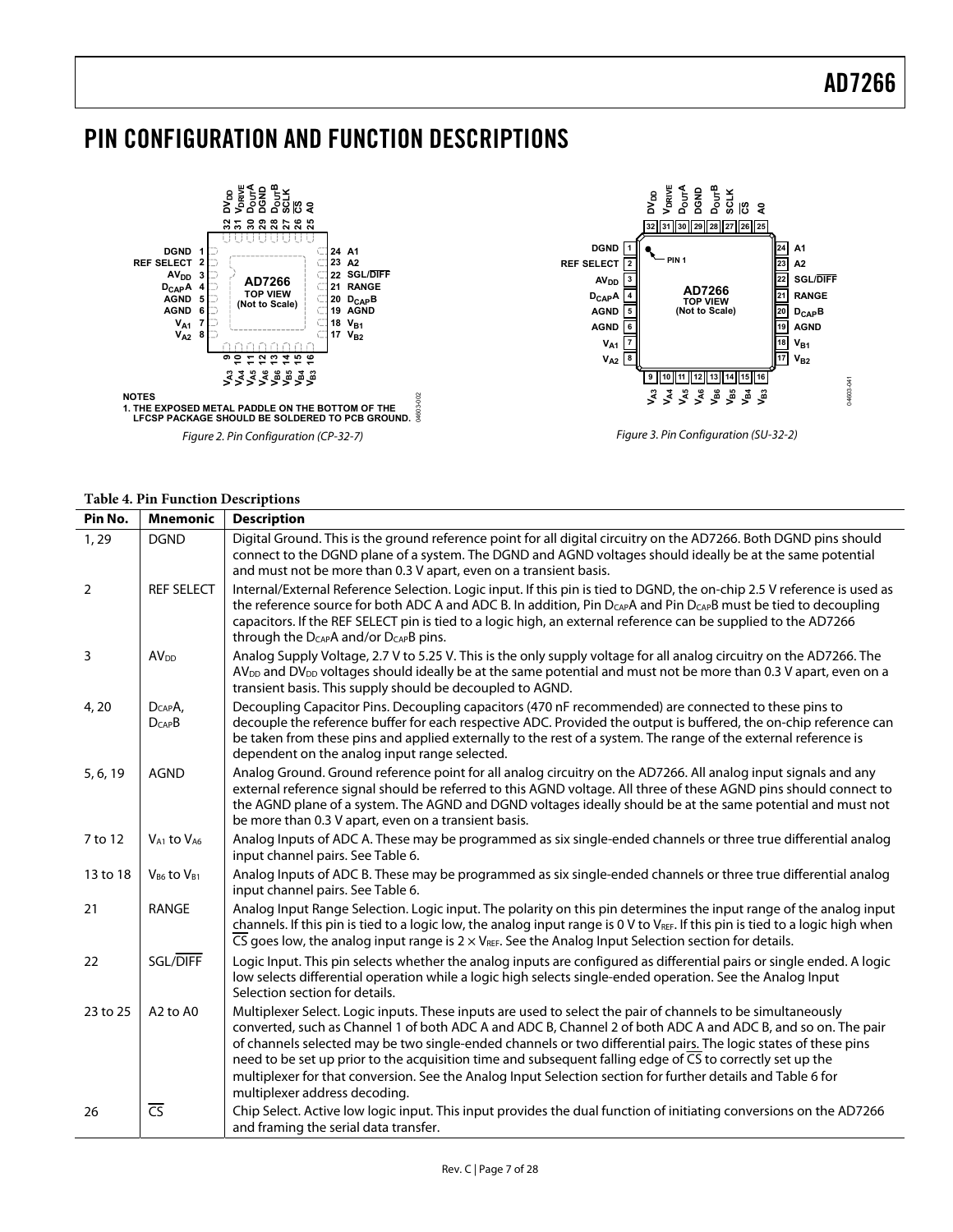| Pin No. | Mnemonic                          | <b>Description</b>                                                                                                                                                                                                                                                                                                                                                                                                                                                                                                                                                                                                                                                                                                                                                                                                                                                                                                                                              |
|---------|-----------------------------------|-----------------------------------------------------------------------------------------------------------------------------------------------------------------------------------------------------------------------------------------------------------------------------------------------------------------------------------------------------------------------------------------------------------------------------------------------------------------------------------------------------------------------------------------------------------------------------------------------------------------------------------------------------------------------------------------------------------------------------------------------------------------------------------------------------------------------------------------------------------------------------------------------------------------------------------------------------------------|
| 27      | <b>SCLK</b>                       | Serial Clock, Logic input. A serial clock input provides the SCLK for accessing the data from the AD7266. This clock<br>is also used as the clock source for the conversion process.                                                                                                                                                                                                                                                                                                                                                                                                                                                                                                                                                                                                                                                                                                                                                                            |
| 28, 30  | $D_{\text{OUT}}B$<br><b>DOUTA</b> | Serial Data Outputs. The data output is supplied to each pin as a serial data stream. The bits are clocked out on the<br>falling edge of the SCLK input and 14 SCLKs are required to access the data. The data simultaneously appears on<br>both pins from the simultaneous conversions of both ADCs. The data stream consists of two leading zeros<br>followed by the 12 bits of conversion data. The data is provided MSB first. If CS is held low for 16 SCLK cycles<br>rather than 14, then two trailing zeros will appear after the 12 bits of data. If $\overline{CS}$ is held low for a further 16 SCLK<br>cycles on either D <sub>OUT</sub> A or D <sub>OUT</sub> B, the data from the other ADC follows on the D <sub>OUT</sub> pin. This allows data from a<br>simultaneous conversion on both ADCs to be gathered in serial format on either $D_{\text{OUT}}A$ or $D_{\text{OUT}}B$ using only one<br>serial port. See the Serial Interface section. |
| 31      | <b>V</b> DRIVE                    | Logic Power Supply Input. The voltage supplied at this pin determines at what voltage the interface operates. This<br>pin should be decoupled to DGND. The voltage at this pin may be different than that at $AV_{DD}$ and $DV_{DD}$ but should<br>never exceed either by more than 0.3 V.                                                                                                                                                                                                                                                                                                                                                                                                                                                                                                                                                                                                                                                                      |
| 32      | DV <sub>DD</sub>                  | Digital Supply Voltage, 2.7 V to 5.25 V. This is the supply voltage for all digital circuitry on the AD7266. The DV <sub>DD</sub><br>and AV <sub>DD</sub> voltages should ideally be at the same potential and must not be more than 0.3 V apart even on a<br>transient basis. This supply should be decoupled to DGND.                                                                                                                                                                                                                                                                                                                                                                                                                                                                                                                                                                                                                                         |
|         | EPAD                              | Exposed Pad. The exposed metal paddle on the bottom of the LFCSP package should be soldered to PCB ground.                                                                                                                                                                                                                                                                                                                                                                                                                                                                                                                                                                                                                                                                                                                                                                                                                                                      |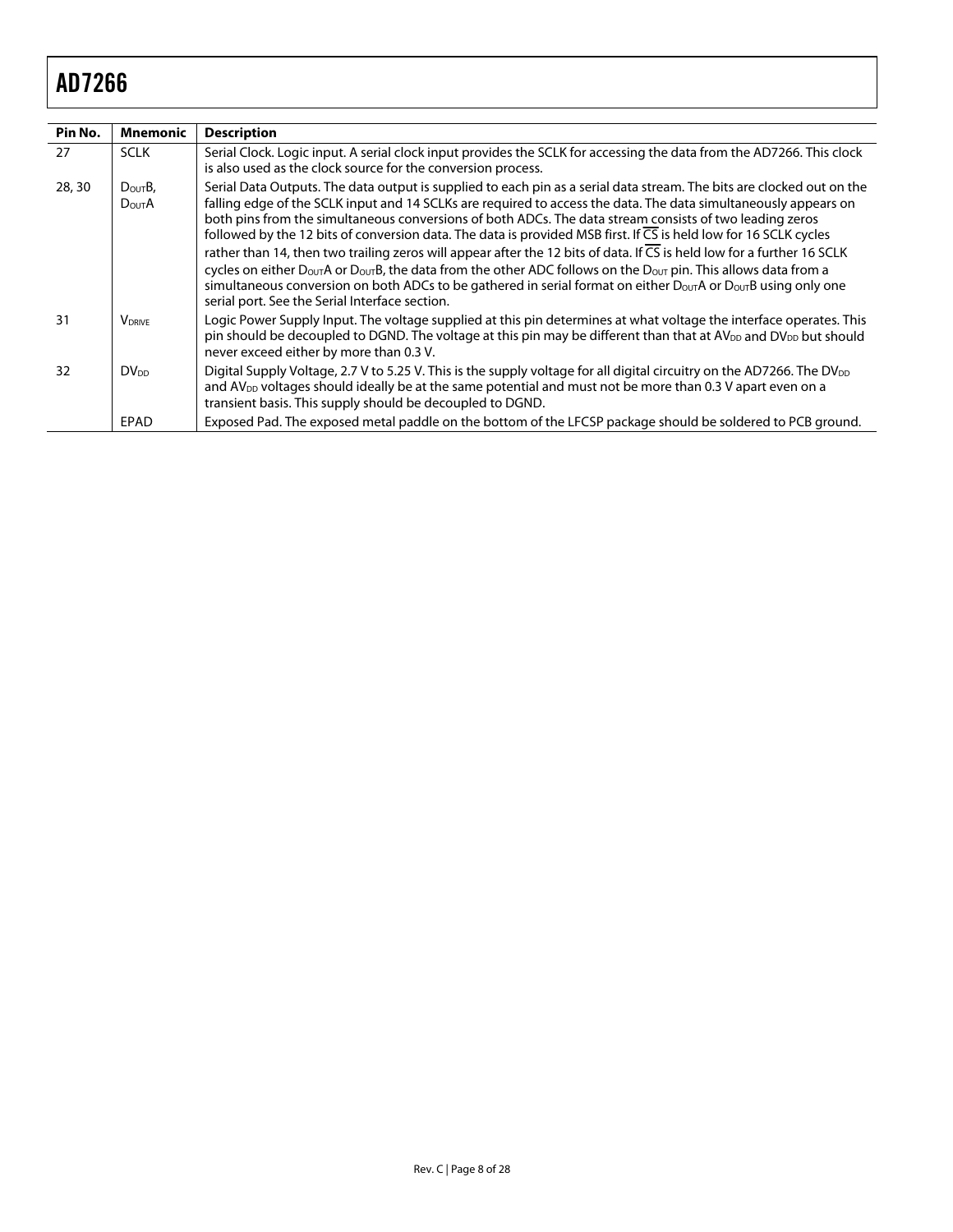### <span id="page-8-1"></span><span id="page-8-0"></span>TYPICAL PERFORMANCE CHARACTERISTICS

 $T_A = 25$ °C, unless otherwise noted.



Figure 4. PSRR vs. Supply Ripple Frequency Without Supply Decoupling

<span id="page-8-2"></span>

Figure 5. Channel-to-Channel Isolation



Figure 6. SINAD vs. Analog Input Frequency for Various Supply Voltages



Figure 9. Typical INL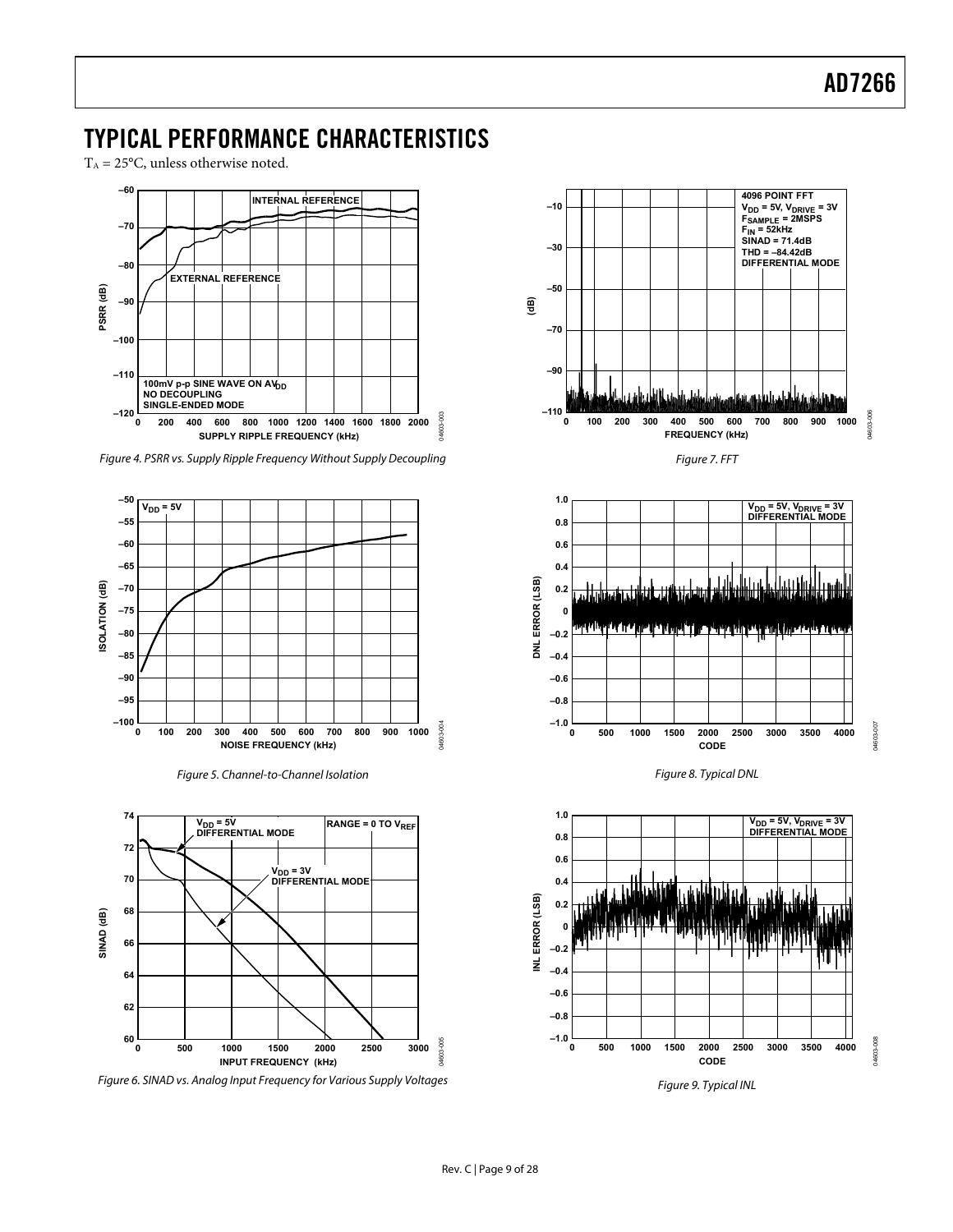

Figure 10. Linearity Error vs.  $V_{REF}$ 



Figure 11. Effective Number of Bits vs. VREF



Figure 12. VREF vs. Reference Output Current Drive



Figure 13. Histogram of Codes for 10k Samples in Differential Mode



Figure 14. Histogram of Codes for 10k Samples in Single-Ended Mode



Figure 15. CMRR vs. Common-Mode Ripple Frequency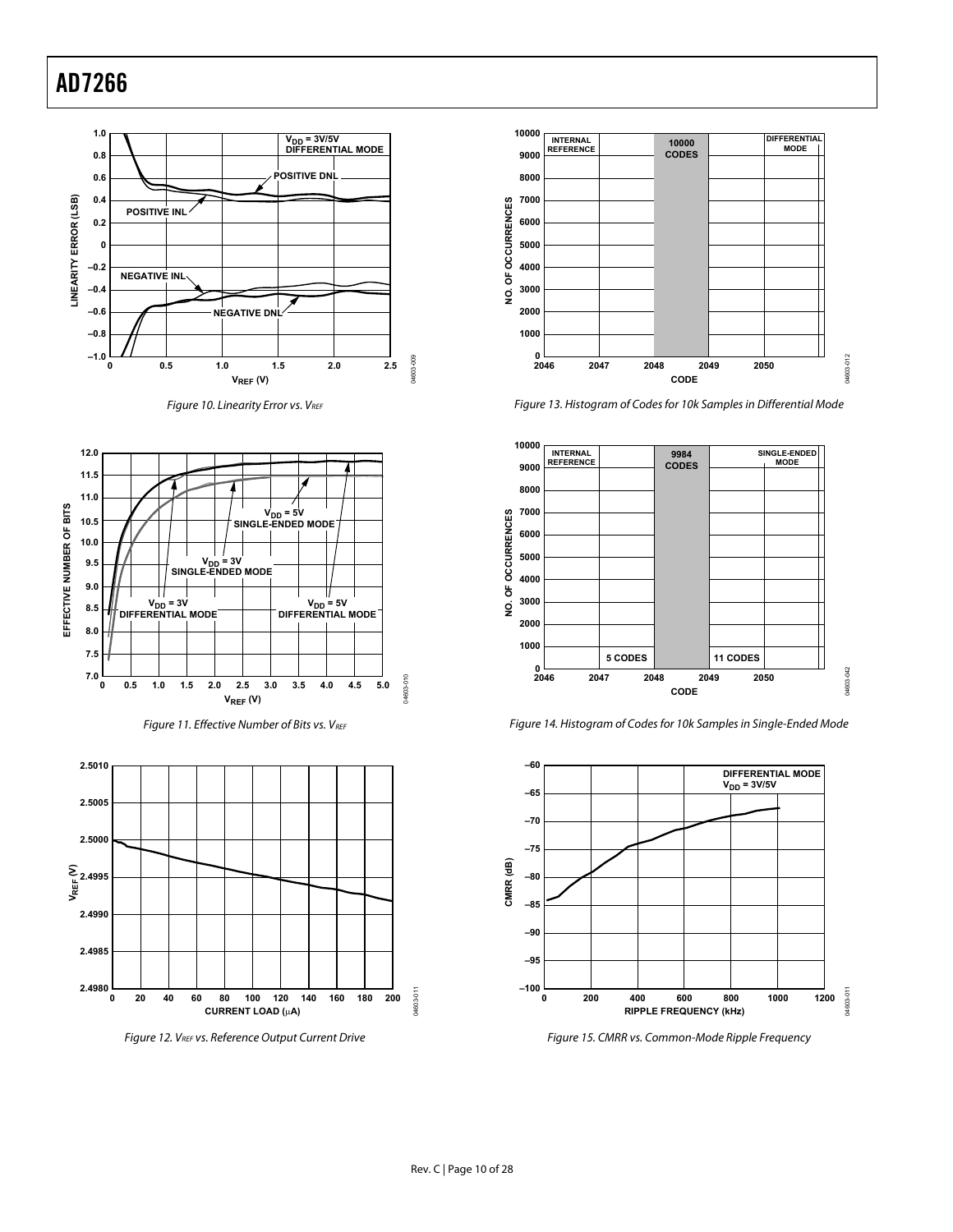### <span id="page-10-1"></span><span id="page-10-0"></span>**TERMINOLOGY**

#### **Differential Nonlinearity (DNL)**

Differential nonlinearity is the difference between the measured and the ideal 1 LSB change between any two adjacent codes in the ADC.

#### **Integral Nonlinearity (INL)**

Integral nonlinearity is the maximum deviation from a straight line passing through the endpoints of the ADC transfer function. The endpoints of the transfer function are zero scale with a single (1) LSB point below the first code transition, and full scale with a 1 LSB point above the last code transition.

#### **Offset Error**

Offset error applies to straight binary output coding. It is the deviation of the first code transition (00 . . . 000) to (00 . . . 001) from the ideal (AGND + 1 LSB).

#### **Offset Error Match**

Offset error match is the difference in offset error across all 12 channels.

#### **Gain Error**

Gain error applies to straight binary output coding. It is the deviation of the last code transition  $(111 \dots 110)$  to  $(111 \dots$ 111) from the ideal ( $V_{REF}$  – 1 LSB) after the offset error is adjusted out. Gain error does not include reference error.

#### **Gain Error Match**

Gain error match is the difference in gain error across all 12 channels.

#### **Zero Code Error**

Zero code error applies when using twos complement output coding with, for example, the  $2 \times V_{REF}$  input range as  $-V_{REF}$  to  $+V<sub>REF</sub>$  biased about the  $V<sub>REF</sub>$  point. It is the deviation of the midscale transition (all 1s to all 0s) from the ideal  $V_{\text{IN}}$  voltage  $(V<sub>REF</sub>)$ .

#### **Zero Code Error Match**

Zero code error match refers to the difference in zero code error across all 12 channels.

#### **Positive Gain Error**

This applies when using twos complement output coding with, for example, the  $2 \times V_{REF}$  input range as  $-V_{REF}$  to  $+V_{REF}$  biased about the V<sub>REF</sub> point. It is the deviation of the last code transition (011...110) to (011...111) from the ideal (+ $V_{REF}$  – 1 LSB) after the zero code error is adjusted out.

#### **Track-and-Hold Acquisition Time**

The track-and-hold amplifier returns to track mode after the end of conversion. Track-and-hold acquisition time is the time required for the output of the track-and-hold amplifier to reach its final value, within ±1/2 LSB, after the end of conversion.

#### **Signal-to-(Noise + Distortion) Ratio**

This ratio is the measured ratio of signal-to-(noise + distortion) at the output of the ADC. The signal is the rms amplitude of the fundamental. Noise is the sum of all non-fundamental signals up to half the sampling frequency  $(f<sub>S</sub>/2)$ , excluding dc. The ratio is dependent on the number of quantization levels in the digitization process; the more levels, the smaller the quantization noise. The theoretical signal-to-(noise + distortion) ratio for an ideal N-bit converter with a sine wave input is given by

*Signal-to-*(*Noise* + *Distortion*) = (6.02N + 1.76) dB

Therefore, for a 12-bit converter, this is 74 dB.

#### **Total Harmonic Distortion (THD)**

Total harmonic distortion is the ratio of the rms sum of harmonics to the fundamental. For the AD7266, it is defined as

$$
THD(dB) = 20 \log \frac{\sqrt{V_2^2 + V_3^2 + V_4^2 + V_5^2 + V_6^2}}{V_1}
$$

where:

*V1* is the rms amplitude of the fundamental.

*V2*, *V3*, *V4*, *V5,* and *V6* are the rms amplitudes of the second through the sixth harmonics.

#### **Peak Harmonic or Spurious Noise**

Peak harmonic, or spurious noise, is defined as the ratio of the rms value of the next largest component in the ADC output spectrum (up to  $f_s/2$ , excluding dc) to the rms value of the fundamental. Normally, the value of this specification is determined by the largest harmonic in the spectrum, but for ADCs where the harmonics are buried in the noise floor, it is a noise peak.

#### **Channel-to-Channel Isolation**

Channel-to-channel isolation is a measure of the level of crosstalk between channels. It is measured by applying a fullscale ( $2 \times V_{REF}$  when  $V_{DD} = 5 V$ ,  $V_{REF}$  when  $V_{DD} = 3 V$ ), 10 kHz sine wave signal to all unselected input channels and determining how much that signal is attenuated in the selected channel with a 50 kHz signal (0 V to  $V_{REF}$ ). The result obtained is the worst-case across all 12 channels for the AD7266.

#### **Intermodulation Distortion**

With inputs consisting of sine waves at two frequencies, fa and fb, any active device with nonlinearities create distortion products at sum, and difference frequencies of mfa ± nfb where m,  $n = 0, 1, 2, 3$ , and so on. Intermodulation distortion terms are those for which neither m nor n are equal to zero. For example, the second-order terms include  $(fa + fb)$  and  $(fa - fb)$ , while the third-order terms include  $(2fa + fb)$ ,  $(2fa - fb)$ ,  $(fa + 2fb)$ , and  $(fa - 2fb)$ .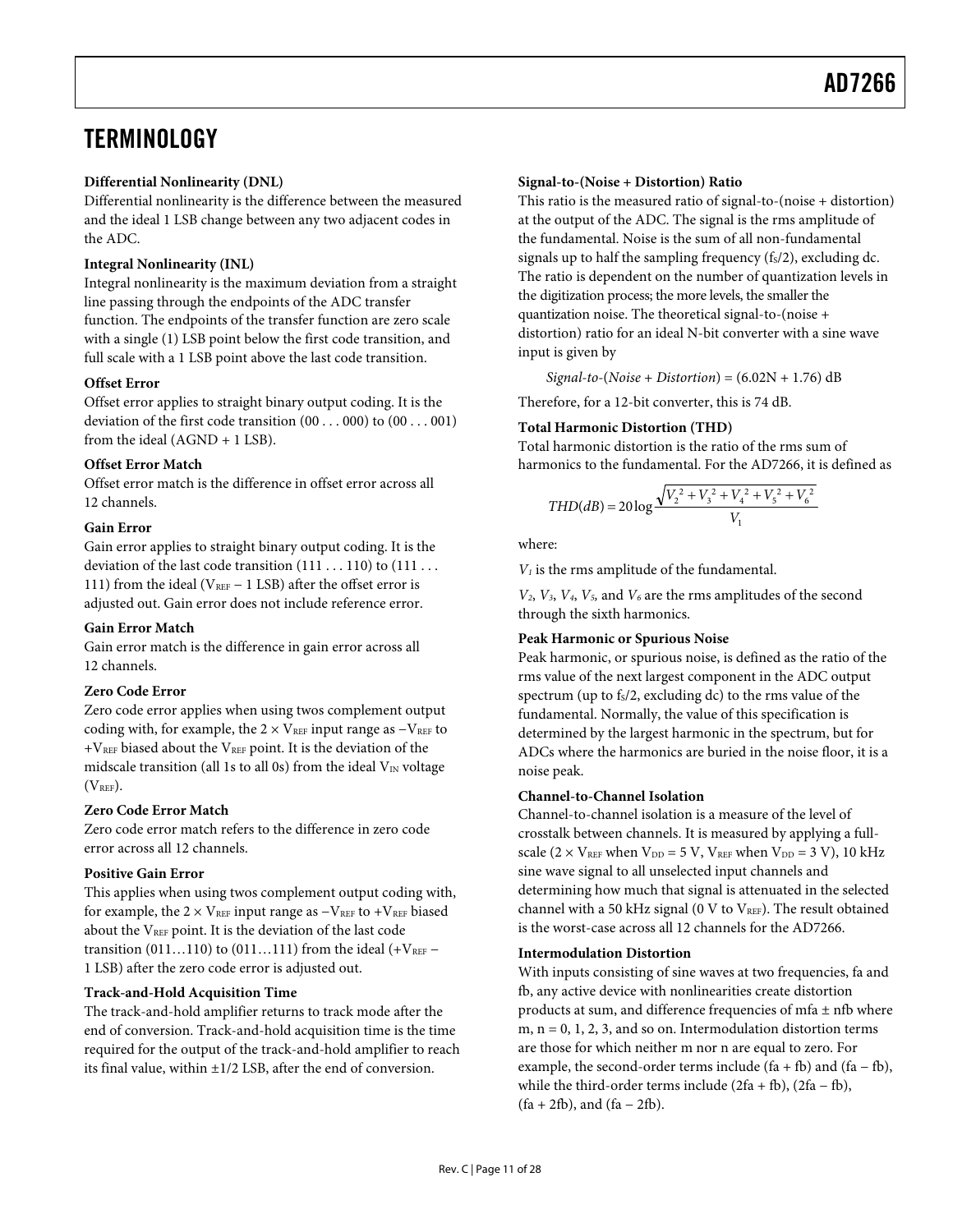The AD7266 is tested using the CCIF standard where two input frequencies near the top end of the input bandwidth are used. In this case, the second-order terms are usually distanced in frequency from the original sine waves, while the third-order terms are usually at a frequency close to the input frequencies. As a result, the second-order and third-order terms are specified separately. The calculation of the intermodulation distortion is as per the THD specification, where it is the ratio of the rms sum of the individual distortion products to the rms amplitude of the sum of the fundamentals expressed in dBs.

#### **Common-Mode Rejection Ratio (CMRR)**

CMRR is defined as the ratio of the power in the ADC output at full-scale frequency, f, to the power of a 100 mV p-p sine wave applied to the common-mode voltage of V<sub>IN+</sub> and V<sub>IN-</sub> of frequency f<sub>s</sub> as

 $CMRR$  (dB) = 10  $log(Pf/Pf_S)$ 

where:

*Pf* is the power at frequency *f* in the ADC output.

*Pfs* is the power at frequency *fs* in the ADC output.

#### **Power Supply Rejection Ratio (PSRR)**

Variations in power supply affect the full-scale transition but not the converter's linearity. PSRR is the maximum change in the full-scale transition point due to a change in power supply voltage from the nominal value (see [Figure 4](#page-8-2)).

#### **Thermal Hysteresis**

Thermal hysteresis is defined as the absolute maximum change of reference output voltage after the device is cycled through temperature from either

*T\_HYS+* = +25 $^{\circ}$ C to *T<sub>MAX</sub>* to +25 $^{\circ}$ C

or

$$
T_{\perp}HYS-
$$
 = +25°C to  $T_{\text{MIN}}$  to +25°C

It is expressed in ppm by

$$
V_{HYS} (ppm) = \left| \frac{V_{REF} (25^{\circ} \text{C}) - V_{REF} (T_{HF})}{V_{REF} (25^{\circ} \text{C})} \right| \times 10^{6}
$$

where:

*VREF* (25°C) is VREF at 25°C.

*VREF* (T\_HYS) is the maximum change of VREF at T\_HYS+ or T\_HYS−.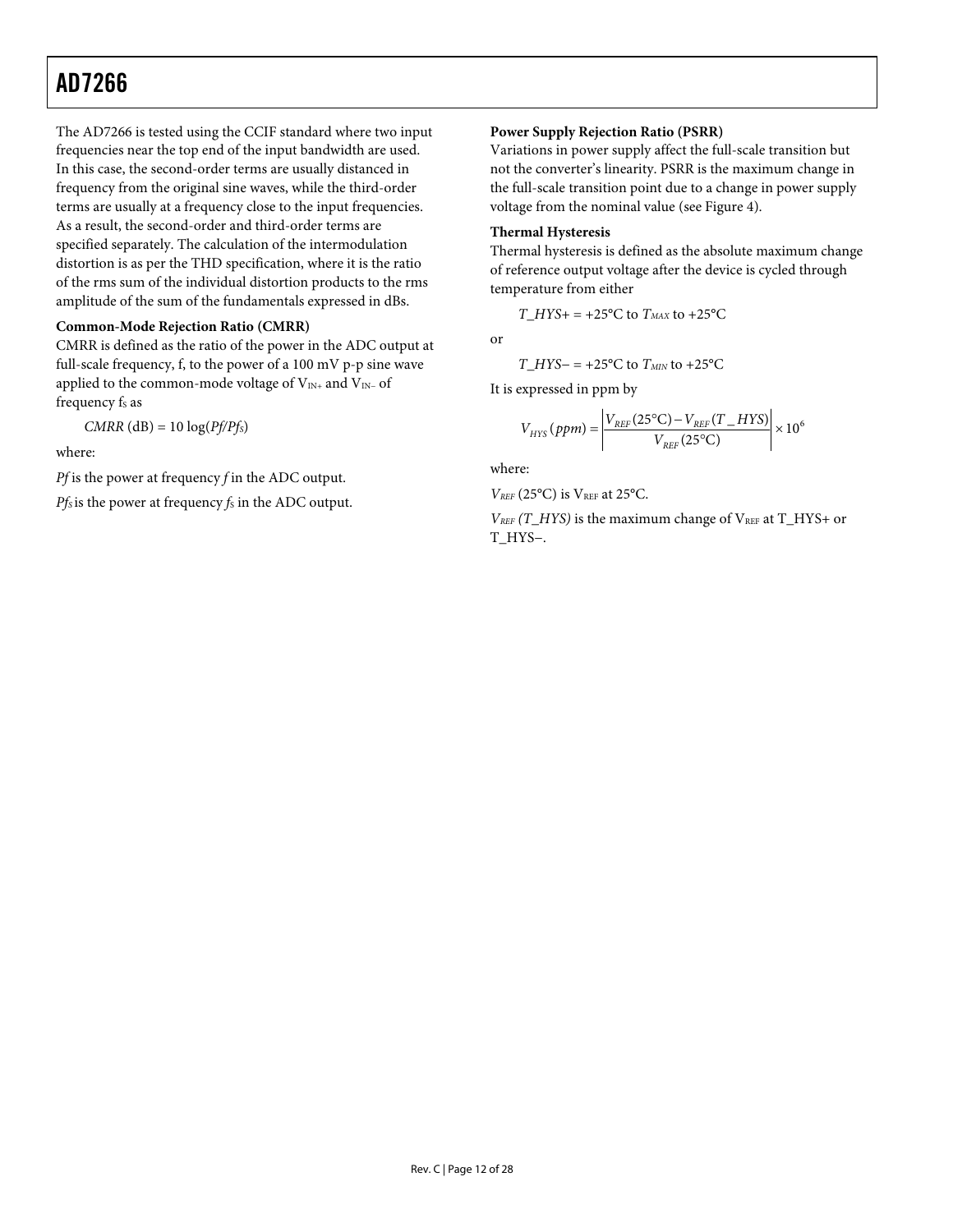### <span id="page-12-1"></span><span id="page-12-0"></span>THEORY OF OPERATION **CIRCUIT INFORMATION**

The AD7266 is a fast, micropower, dual, 12-bit, single-supply, ADC that operates from a 2.7 V to a 5.25 V supply. When operated from a 5 V supply, the AD7266 is capable of throughput rates of 2 MSPS when provided with a 32 MHz clock, and a throughput rate of 1.5 MSPS at 3 V.

The AD7266 contains two on-chip, differential track-and-hold amplifiers, two successive approximation ADCs, and a serial interface with two separate data output pins. It is housed in a 32-lead LFCSP or a 32-lead TQFP, offering the user considerable space-saving advantages over alternative solutions. The serial clock input accesses data from the part but also provides the clock source for each successive approximation ADC. The analog input range for the part can be selected to be a 0 V to  $V_{REF}$  input or a 2  $\times$  V<sub>REF</sub> input, configured with either singleended or differential analog inputs. The AD7266 has an onchip 2.5 V reference that can be overdriven when an external reference is preferred. If the internal reference is to be used elsewhere in a system, then the output needs to buffered first.

<span id="page-12-3"></span>The AD7266 also features power-down options to allow power saving between conversions. The power-down feature is implemented via the standard serial interface, as described in the [Modes of Operation](#page-18-2) section.

### **CONVERTER OPERATION**

The AD7266 has two successive approximation ADCs, each based around two capacitive DACs. [Figure 16](#page-12-2) and [Figure 17](#page-12-3) show simplified schematics of one of these ADCs in acquisition and conversion phase, respectively. The ADC is comprised of control logic, a SAR, and two capacitive DACs. In [Figure 16](#page-12-2) (the acquisition phase), SW3 is closed, SW1 and SW2 are in Position A, the comparator is held in a balanced condition, and the sampling capacitor arrays acquire the differential signal on the input.



<span id="page-12-2"></span>Figure 16. ADC Acquisition Phase

When the ADC starts a conversion (see [Figure 17](#page-12-3)), SW3 opens and SW1 and SW2 move to Position B, causing the comparator to become unbalanced. Both inputs are disconnected once the conversion begins. The control logic and the charge redistribution DACs are used to add and subtract fixed amounts of charge from the sampling capacitor arrays to bring the comparator back into a balanced condition. When the comparator is rebalanced, the conversion is complete. The control logic generates the ADC output code. The output impedances of the sources driving the  $V_{IN+}$  and  $V_{IN-}$  pins must be matched; otherwise, the two inputs will have different settling times, resulting in errors.



Figure 17. ADC Conversion Phase

### **ANALOG INPUT STRUCTURE**

[Figure 18](#page-13-1) shows the equivalent circuit of the analog input structure of the AD7266 in differential/pseudo differential mode. In single-ended mode, V<sub>IN-</sub> is internally tied to AGND. The four diodes provide ESD protection for the analog inputs. Care must be taken to ensure that the analog input signals never exceed the supply rails by more than 300 mV. This causes these diodes to become forward-biased and starts conducting into the substrate. These diodes can conduct up to 10 mA without causing irreversible damage to the part.

The C1 capacitors in [Figure 18](#page-13-1) are typically 4 pF and can primarily be attributed to pin capacitance. The resistors are lumped components made up of the on resistance of the switches. The value of these resistors is typically about 100  $Ω$ . The C2 capacitors are the ADC's sampling capacitors with a capacitance of 45 pF typically.

For ac applications, removing high frequency components from the analog input signal is recommended by the use of an RC low-pass filter on the relevant analog input pins with optimum values of 47  $\Omega$  and 10 pF. In applications where harmonic distortion and signal-to-noise ratio are critical, the analog input should be driven from a low impedance source. Large source impedances significantly affect the ac performance of the ADC and may necessitate the use of an input buffer amplifier. The choice of the op amp is a function of the particular application.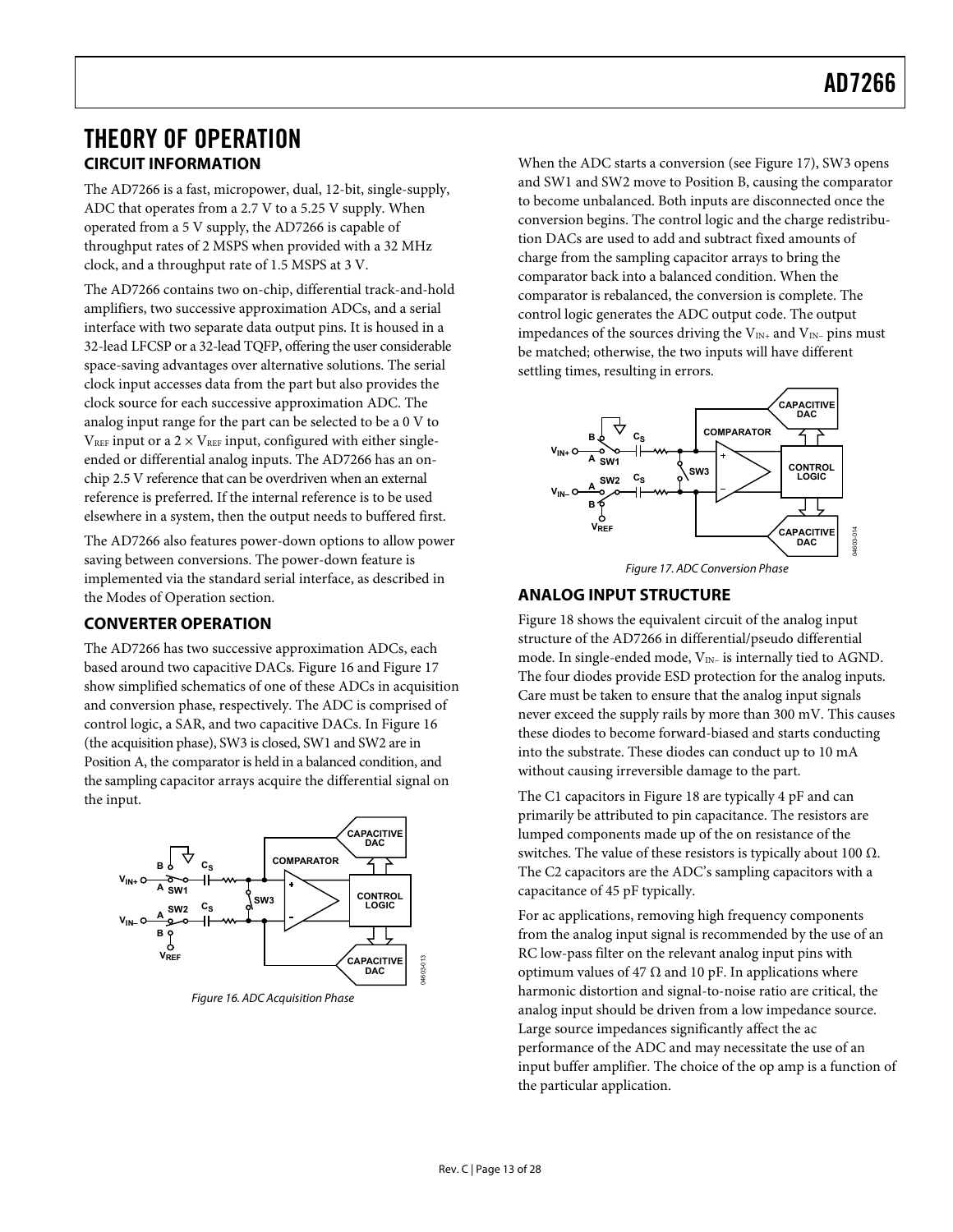<span id="page-13-0"></span>

Figure 18. Equivalent Analog Input Circuit, Conversion Phase—Switches Open, Track Phase—Switches Closed

<span id="page-13-4"></span><span id="page-13-1"></span>When no amplifier is used to drive the analog input, the source impedance should be limited to low values. The maximum source impedance depends on the amount of THD that can be tolerated. The THD increases as the source impedance increases and performance degra[des. Figur](#page-13-2)e 19 shows a graph of the THD vs. the analog input signal frequency for different source impedances in single-ended [mode, whi](#page-13-3)le Figure 20 shows the THD vs. the analog input signal frequency for different source impedances in differential mode.





<span id="page-13-2"></span>

<span id="page-13-5"></span><span id="page-13-3"></span>Various Source Impedances, Differential Mode

[Figure 21](#page-13-4) shows a graph of the THD vs. the analog input frequency for various supplies while sampling at 2 MSPS. In this case, the source impedance is 47  $\Omega$ .



Figure 21. THD vs. Analog Input Frequency for Various Supply Voltages

#### **ANALOG INPUTS**

The AD7266 has a total of 12 analog inputs. Each on-board ADC has six analog inputs that can be configured as six singleended channels, three pseudo differential channels, or three fully differential channels. These may be selected as described in the [Analog Input Selection s](#page-16-1)ection.

#### **Single-Ended Mode**

The AD7266 can have a total of 12 single-ended analog input channels. In applications where the signal source has high impedance, it is recommended to buffer the analog input before applying it to the ADC. The analog input range can be programmed to be either 0 to  $V_{REF}$  or 0 to  $2 \times V_{REF}$ .

If the analog input signal to be sampled is bipolar, the internal reference of the ADC can be used to externally bias up this signal to make it correctly formatted for the ADC. [Figure 22](#page-13-5) shows a typical connection diagram when operating the ADC in single-ended mode.



04603-016

04603-017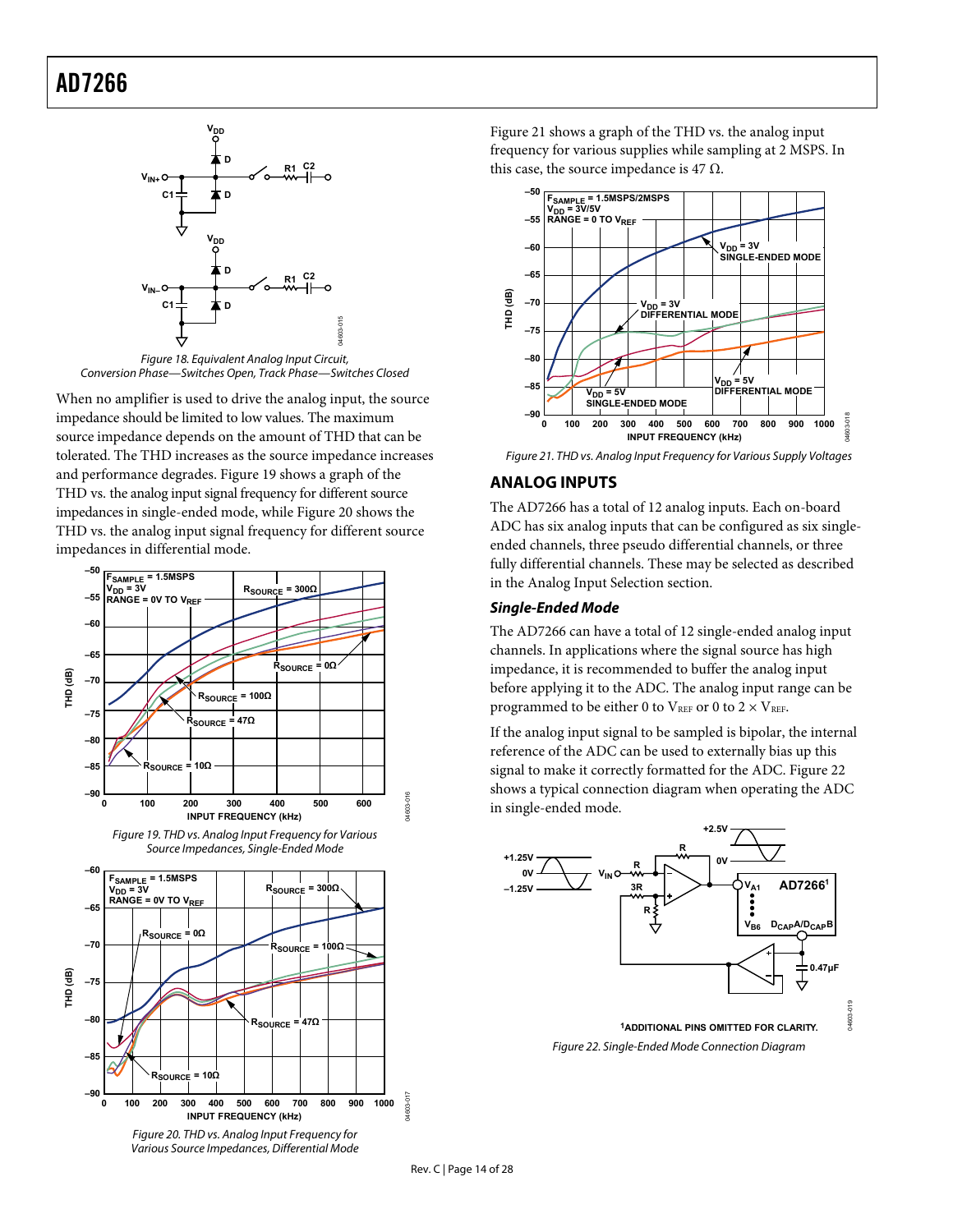#### <span id="page-14-0"></span>**Differential Mode**

The AD7266 can have a total of six differential analog input pairs.

Differential signals have some benefits over single-ended signals, including noise immunity based on the device's common-mode rejection and improvements in distortion performance. [Figure 23](#page-14-1) defines the fully differential analog input of the AD7266.



Figure 23. Differential Input Definition

<span id="page-14-2"></span><span id="page-14-1"></span>The amplitude of the differential signal is the difference between the signals applied to the  $V_{IN+}$  and  $V_{IN-}$  pins in each differential pair ( $V_{IN+} - V_{IN-}$ ).  $V_{IN+}$  and  $V_{IN-}$  should be simultaneously driven by two signals each of amplitude  $V_{REF}$ (or  $2 \times V_{REF}$ , depending on the range chosen) that are 180 $^{\circ}$  out of phase. The amplitude of the differential signal is, therefore (assuming the 0 to  $V_{REF}$  range is selected) – $V_{REF}$  to + $V_{REF}$  peakto-peak ( $2 \times V_{REF}$ ), regardless of the common mode (CM).

The common mode is the average of the two signals

(*VIN+* + *VIN−*)/2

and is, therefore, the voltage on which the two inputs are centered.

<span id="page-14-3"></span>This results in the span of each input being CM  $\pm$  V<sub>REF</sub>/2. This voltage has to be set up externally and its range varies with the reference value, VREF. As the value of VREF increases, the common-mode range decreases. When driving the inputs with an amplifier, the actual common-mode range is determined by the amplifier's output voltage swing.

[Figure 24](#page-14-2) and [Figure 25](#page-14-3) show how the common-mode range typically varies with  $V_{REF}$  for a 5 V power supply using the 0 to  $V_{REF}$  range or  $2 \times V_{REF}$  range, respectively. The common mode must be in this range to guarantee the functionality of the AD7266.

When a conversion takes place, the common mode is rejected, resulting in a virtually noise free signal of amplitude -VREF to  $+V<sub>REF</sub>$  corresponding to the digital codes of 0 to 4096. If the  $2 \times V_{REF}$  range is used, then the input signal amplitude extends from  $-2$  V<sub>REF</sub> to  $+2$  V<sub>REF</sub> after conversion.



Figure 24. Input Common-Mode Range vs.  $V_{REF}$  (0 to  $V_{REF}$  Range,  $V_{DD} = 5 V$ )



Figure 25. Input Common-Mode Range vs. VREF ( $2 \times V$ REF Range, V<sub>DD</sub> = 5 V)

#### **Driving Differential Inputs**

Differential operation requires that V<sub>IN+</sub> and V<sub>IN-</sub> be simultaneously driven with two equal signals that are 180° out of phase. The common mode must be set up externally. The common-mode range is determined by  $V_{REF}$ , the power supply, and the particular amplifier used to drive the analog inputs. Differential modes of operation with either an ac or dc input provide the best THD performance over a wide frequency range. Because not all applications have a signal preconditioned for differential operation, there is often a need to perform single-ended-to-differential conversion.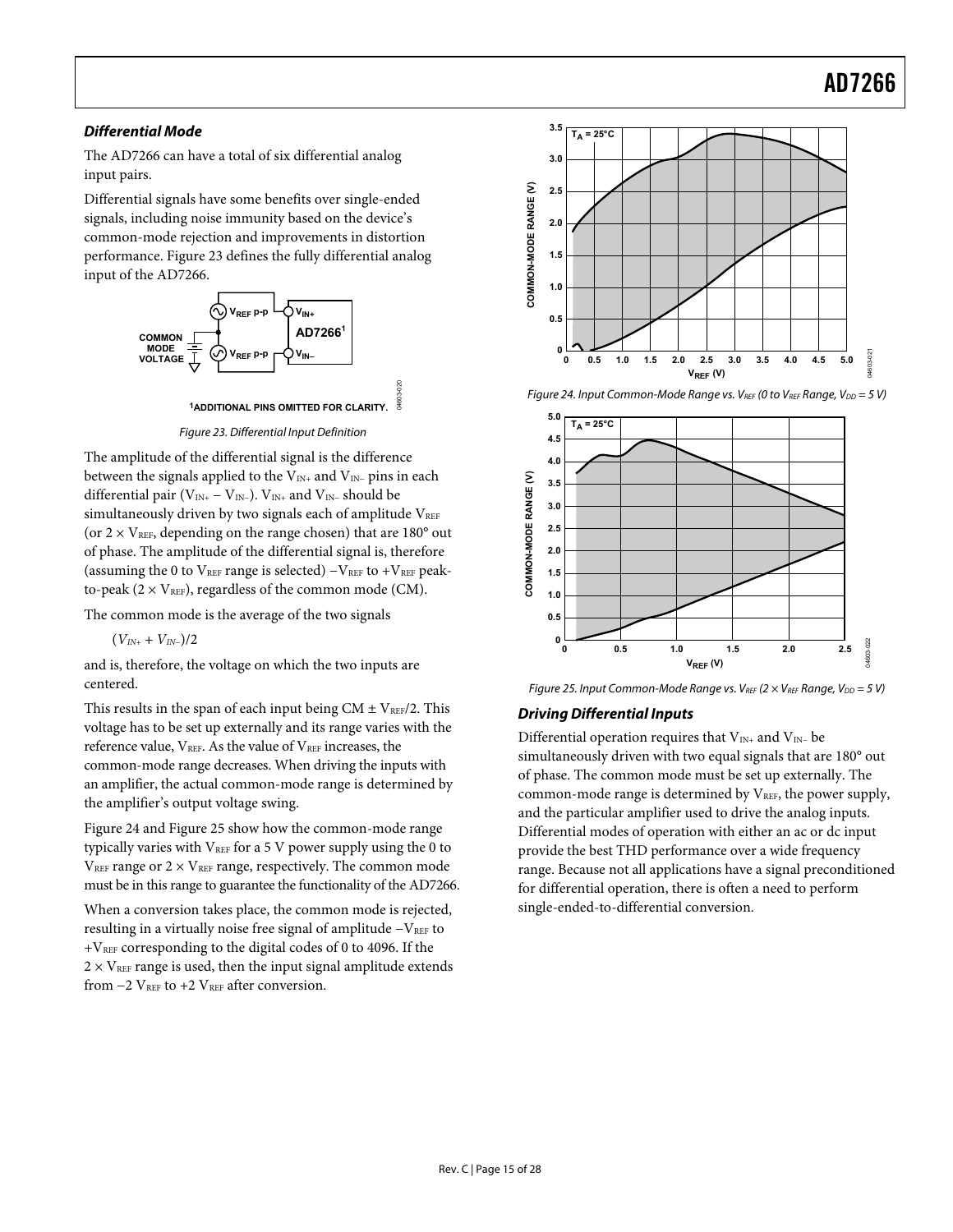#### <span id="page-15-0"></span>**Using an Op Amp Pair**

An op amp pair can be used to directly couple a differential signal to one of the analog input pairs of the AD7266. The circuit configurations illustrated in [Figure 26](#page-15-1) and [Figure 27](#page-15-2) show how a dual op amp can be used to convert a single-ended signal into a differential signal for both a bipolar and unipolar input signal, respectively.

The voltage applied to Point A sets up the common-mode voltage. In both diagrams, it is connected in some way to the reference, but any value in the common-mode range can be input here to set up the common mode. The [AD8022](http://www.analog.com/AD8022) is a suitable dual op amp that can be used in this configuration to provide differential drive to the AD7266.

Take care when choosing the op amp; the selection depends on the required power supply and system performance objectives. The driver circuits in [Figure 26](#page-15-1) and [Figure 27](#page-15-2) are optimized for dc coupling applications requiring best distortion performance.

The circuit configuration shown in [Figure 26](#page-15-1) converts a unipolar, single-ended signal into a differential signal.

The differential op amp driver circuit shown in [Figure 27](#page-15-2) is configured to convert and level shift a single-ended, groundreferenced (bipolar) signal to a differential signal centered at the V<sub>REF</sub> level of the ADC.

<span id="page-15-3"></span>

Figure 26. Dual Op Amp Circuit to Convert a Single-Ended Unipolar Signal into a Differential Sianal

<span id="page-15-4"></span><span id="page-15-1"></span>

<span id="page-15-5"></span><span id="page-15-2"></span>Figure 27. Dual Op Amp Circuit to Convert a Single-Ended Bipolar Signal into a Differential Unipolar Signal

#### **Pseudo Differential Mode**

The AD7266 can have a total of six pseudo differential pairs. In this mode,  $V_{IN+}$  is connected to the signal source that must have an amplitude of  $V_{REF}$  (or  $2 \times V_{REF}$ , depending on the range chosen) to make use of the full dynamic range of the part. A dc input is applied to the V<sub>IN−</sub> pin. The voltage applied to this input provides an offset from ground or a pseudo ground for the  $V_{IN+}$  input. The benefit of pseudo differential inputs is that they separate the analog input signal ground from the ADC's ground allowing dc common-mode voltages to be cancelled. The typical voltage range for the V<sub>IN</sub>- pin, while in pseudo differential mode, is shown in [Figure 28](#page-15-3) and [Figure 29](#page-15-4)[. Figure](#page-15-5)  30 shows a connection diagram for pseudo differential mode.



Figure 30. Pseudo Differential Mode Connection Diagram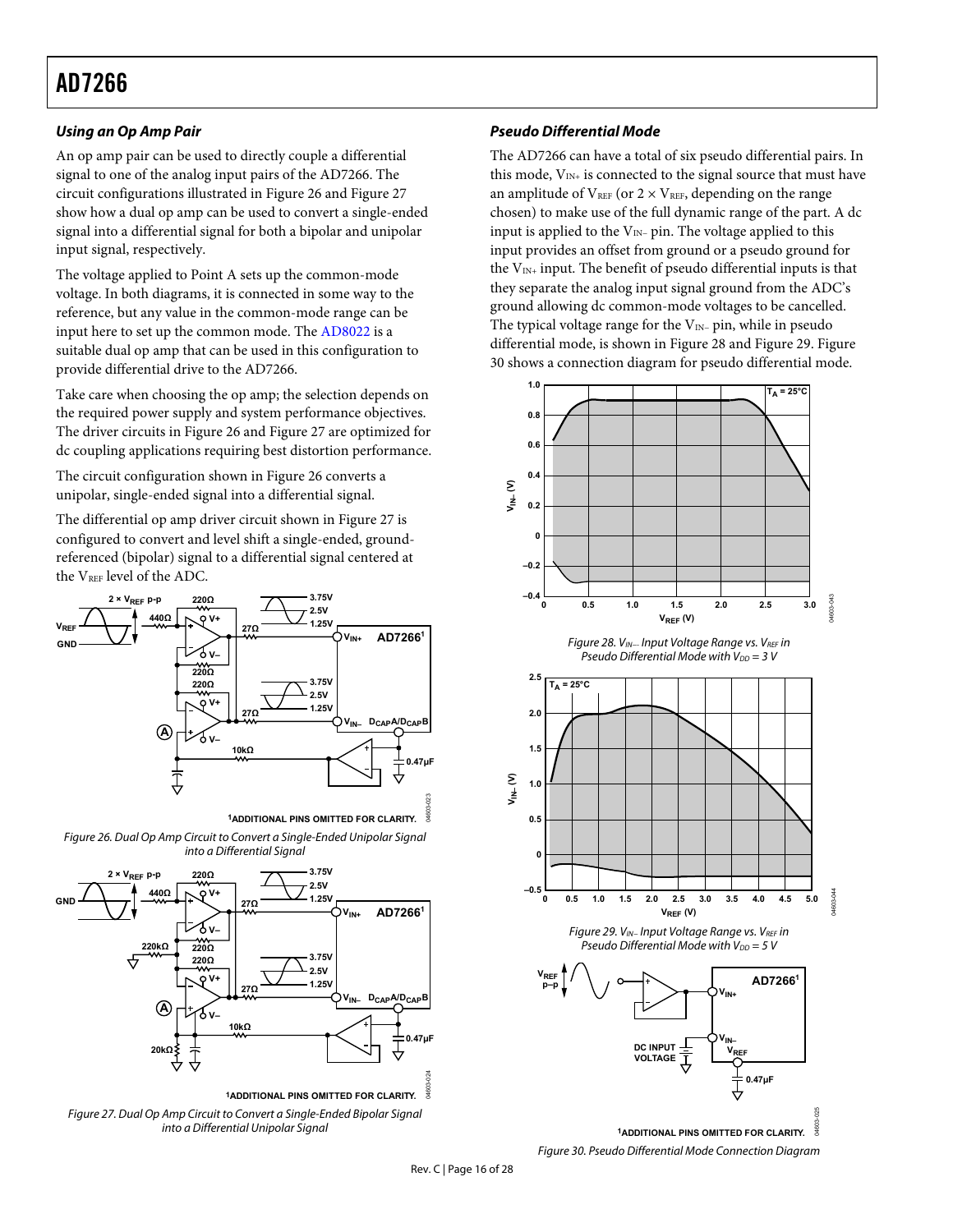#### <span id="page-16-1"></span><span id="page-16-0"></span>**ANALOG INPUT SELECTION**

The analog inputs of the AD7266 can be configured as singleended or true differential via the SGL/DIFF logic pin, as shown in [Figure 31](#page-16-2). If this pin is tied to a logic low, the analog input channels to each on-chip ADC are set up as three true differential pairs. If this pin is at logic high, the analog input channels to each on-chip ADC are set up as six single-ended analog inputs. The required logic level on this pin needs to be established prior to the acquisition time and remain unchanged during the conversion time until the track-and-hold has returned to track. The track-and-hold returns to track on the  $13<sup>th</sup>$  rising edge of SCLK after the CS falling edge (see [Figure 41](#page-21-3)). If the level on this pin is changed, it will be recognized by the AD7266; therefore, it is necessary to keep the same logic level during acquisition and conversion to avoid corrupting the conversion in progress.

For example, in [Figure 31](#page-16-2) the SGL/DIFF pin is set at logic high for the duration of both the acquisition and conversion times so the analog inputs are configured as single ended for that conversion (Sampling Point A). The logic level of the SGL/DIFF changed to low after the track-and-hold returned to track and prior to the required acquisition time for the next sampling instant at Point B; therefore, the analog inputs are configured as differential for that conversion.



<span id="page-16-2"></span>Figure 31. Selecting Differential or Single-Ended Configuration

The channels used for simultaneous conversions are selected via the multiplexer address input pins, A0 to A2. The logic states of these pins also need to be established prior to the acquisition time; however, they may change during the conversion time provided the mode is not changed. If the mode is changed from fully differential to pseudo differential, for example, then the acquisition time would start again from this point. The selected input channels are decoded as shown in Table 6.

The analog input range of the AD7266 can be selected as 0 V to  $V<sub>REF</sub>$  or 0 V to 2  $\times$  V<sub>REF</sub> via the RANGE pin. This selection is made in a similar fashion to that of the SGL/DIFF pin by setting the logic state of the RANGE pin a time t<sub>acq</sub> prior to the falling edge of  $\overline{CS}$ . Subsequent to this, the logic level on this pin can be altered after the third falling edge of SCLK. If this pin is tied to a logic low, the analog input range selected is 0 V to  $V<sub>REF</sub>$ . If this pin is tied to a logic high, the analog input range selected is 0 V to  $2 \times V_{REF}$ .

### **OUTPUT CODING**

The AD7266 output coding is set to either twos complement or straight binary, depending on which analog input configuration is selected for a conversion. Table 5 shows which output coding scheme is used for each possible analog input configuration.

#### **Table 5. AD7266 Output Coding**

| SGL/DIFF           | Range                     | <b>Output Coding</b> |
|--------------------|---------------------------|----------------------|
| <b>DIFF</b>        | 0 V to VREF               | Twos complement      |
| <b>DIFF</b>        | 0 V to $2 \times V_{REF}$ | Twos complement      |
| SGL                | 0 V to VREE               | Straight binary      |
| SGL                | 0 V to $2 \times V_{REF}$ | Twos complement      |
| <b>PSEUDO DIFF</b> | 0 V to VREE               | Straight binary      |
| <b>PSEUDO DIFF</b> | 0 V to $2 \times V_{REF}$ | Twos complement      |

| Table 6. Analog Input Type and Channel Selection |  |
|--------------------------------------------------|--|
|--------------------------------------------------|--|

|                 |                |                |                | <b>ADCA</b><br><b>ADCB</b> |             |           |             |                     |
|-----------------|----------------|----------------|----------------|----------------------------|-------------|-----------|-------------|---------------------|
| <b>SGL/DIFF</b> | A <sub>2</sub> | A <sub>1</sub> | A <sub>0</sub> | $V_{IN+}$                  | $V_{IN-}$   | $V_{IN+}$ | $V_{IN-}$   | Comment             |
|                 | $\mathbf{0}$   | $\Omega$       | $\Omega$       | $V_{A1}$                   | <b>AGND</b> | $V_{B1}$  | <b>AGND</b> | Single ended        |
|                 | $\mathbf 0$    | $\Omega$       |                | $V_{A2}$                   | <b>AGND</b> | $V_{B2}$  | <b>AGND</b> | Single ended        |
|                 | $\Omega$       |                | 0              | $V_{A3}$                   | <b>AGND</b> | $V_{B3}$  | <b>AGND</b> | Single ended        |
|                 | $\mathbf 0$    |                |                | $V_{A4}$                   | <b>AGND</b> | $V_{B4}$  | <b>AGND</b> | Single ended        |
|                 |                | 0              | 0              | $V_{A5}$                   | <b>AGND</b> | $V_{B5}$  | <b>AGND</b> | Single ended        |
|                 |                | 0              |                | $V_{A6}$                   | <b>AGND</b> | $V_{B6}$  | <b>AGND</b> | Single ended        |
| 0               | $\mathbf 0$    | 0              | 0              | $V_{A1}$                   | $V_{A2}$    | $V_{B1}$  | $V_{B2}$    | Fully differential  |
| 0               | $\mathbf 0$    | $\Omega$       |                | $V_{A1}$                   | $V_{A2}$    | $V_{B1}$  | $V_{B2}$    | Pseudo differential |
| 0               | $\Omega$       |                | 0              | $V_{A3}$                   | $V_{A4}$    | $V_{B3}$  | $V_{B4}$    | Fully differential  |
| 0               | $\mathbf 0$    |                |                | $V_{A3}$                   | $V_{A4}$    | $V_{B3}$  | $V_{B4}$    | Pseudo differential |
| 0               |                | 0              | 0              | $V_{A5}$                   | $V_{A6}$    | $V_{B5}$  | $V_{B6}$    | Fully differential  |
| 0               |                | 0              |                | $V_{A5}$                   | $V_{A6}$    | $V_{B5}$  | $V_{B6}$    | Pseudo differential |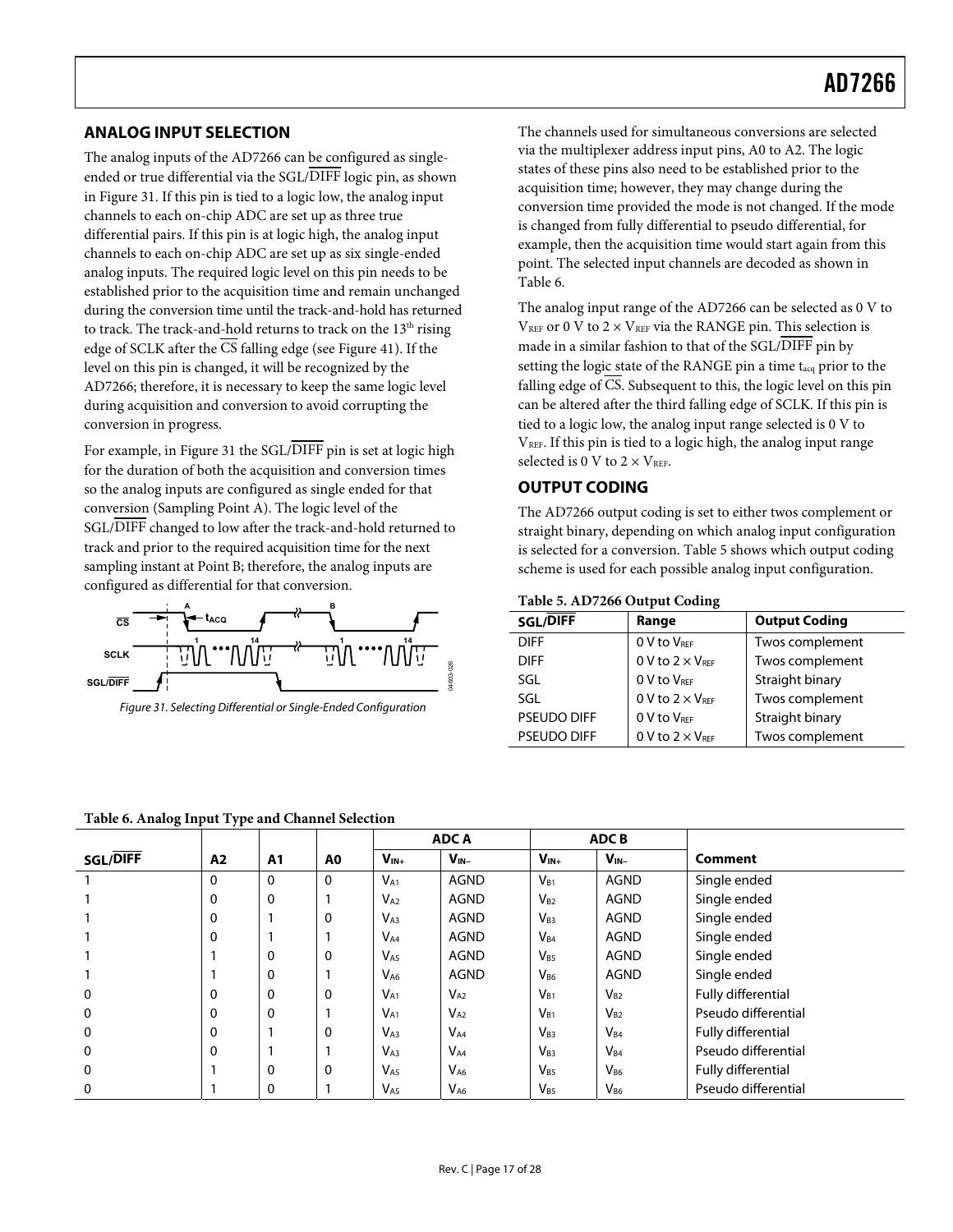### <span id="page-17-1"></span><span id="page-17-0"></span>**TRANSFER FUNCTIONS**

The designed code transitions occur at successive integer LSB values (1 LSB, 2 LSB, and so on). In single-ended mode, the LSB size is  $V_{REF}/4096$  when the 0 V to  $V_{REF}$  range is used, and the LSB size is  $2 \times V_{REF}/4096$  when the 0 V to  $2 \times V_{REF}$  range is used. In differential mode, the LSB size is  $2 \times V_{REF}/4096$  when the 0 V to VREF range is used, and the LSB size is  $4 \times V_{REF}/4096$ when the 0 V to  $2 \times V_{REF}$  range is used. The ideal transfer characteristic for the AD7266 when straight binary coding is ou[tput is sho](#page-17-2)wn in Figure 32, and the ideal transfer characteristic for the AD7266 when twos complement coding is [output is](#page-17-3) shown in Figure 33 (this is shown with the  $2 \times V_{REF}$ range).

<span id="page-17-2"></span>

<span id="page-17-3"></span>Figure 33. Twos Complement Transfer Characteristic with  $V_{REF}$  ±  $V_{REF}$  Input Range

#### **DIGITAL INPUTS**

The digital inputs applied to the AD7266 are not limited by the maximum ratings that limit the analog inputs. Instead, the digital inputs can be applied up to 7 V and are not restricted by the  $V_{DD}$  + 0.3 V limit as are the analog inputs. See the Absolute [Maximum Ratings](#page-5-3) section for more information. Another advantage of the SCLK, RANGE, A0 to A2, and CS pins not being restricted by the  $V_{DD}$  + 0.3 V limit is that power supply sequencing issues are avoided. If one of these digital inputs is applied before  $V_{DD}$ , there is no risk of latch-up, as there would be on the analog inputs if a signal greater than 0.3 V were applied prior to V<sub>DD</sub>.

#### **VDRIVE**

The AD7266 also has a V<sub>DRIVE</sub> feature to control the voltage at which the serial interface operates. VDRIVE allows the ADC to easily interface to both 3 V and 5 V processors. For example, if the AD7266 was operated with a  $V_{DD}$  of 5 V, the  $V_{DRIVE}$  pin could be powered from a 3 V supply, allowing a large dynamic range with low voltage digital processors. Therefore, the AD7266 could be used with the  $2 \times V_{REF}$  input range, with a  $V_{DD}$ of 5 V while still being able to interface to 3 V digital parts.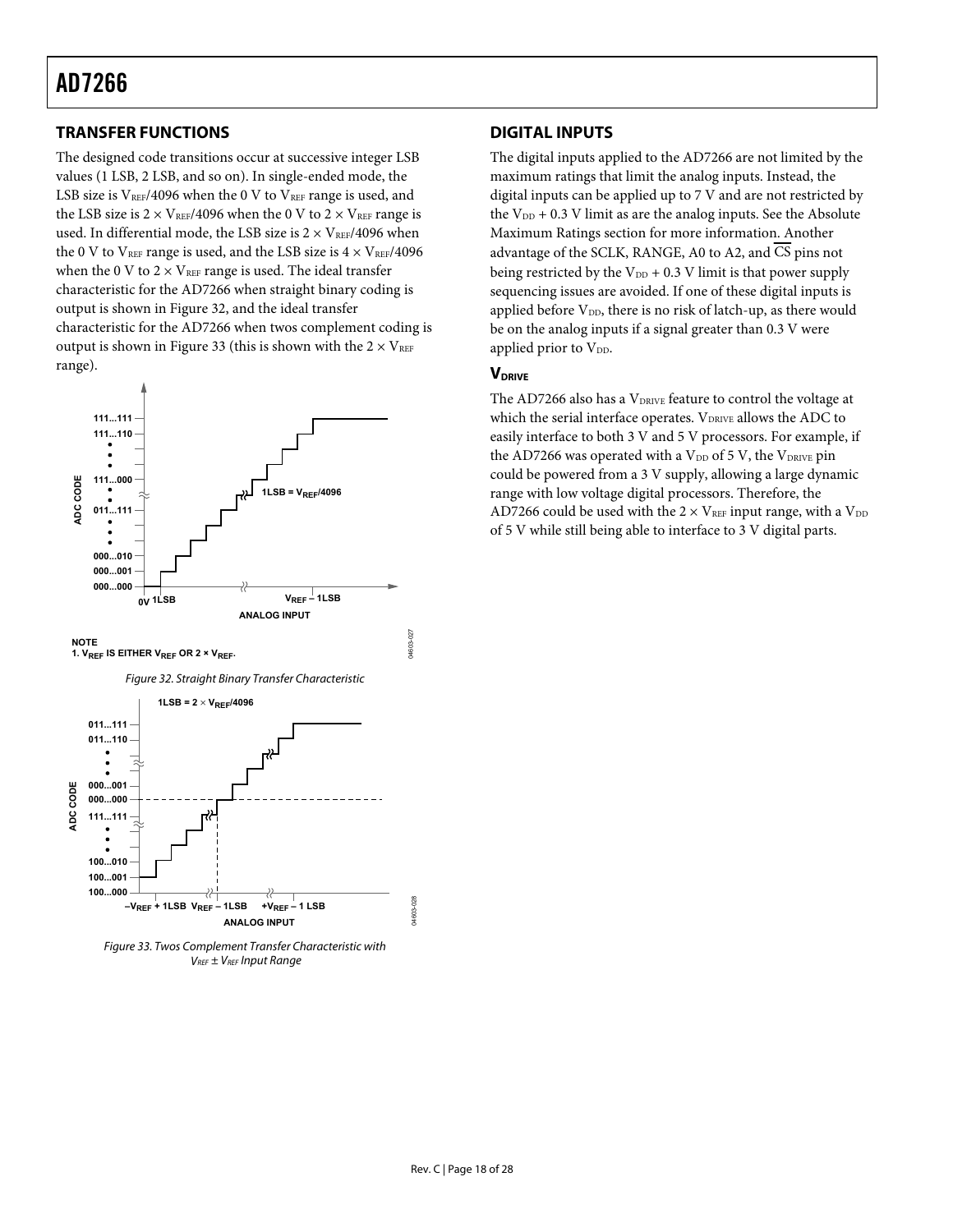### <span id="page-18-2"></span><span id="page-18-1"></span><span id="page-18-0"></span>MODES OF OPERATION

The mode of operation of the AD7266 is selected by controlling the (logic) state of the  $\overline{CS}$  signal during a conversion. There are three possible modes of operation: normal mode, partial power-down mode, and full power-down mode. After a conversion is initiated, the point at which  $\overline{CS}$  is pulled high determines which power-down mode, if any, the device enters. Similarly, if already in a power-down mode,  $\overline{CS}$  can control whether the device returns to normal operation or remains in power-down. These modes of operation are designed to provide flexible power management options. These options can be chosen to optimize the power dissipation/throughput rate ratio for differing application requirements.

#### **NORMAL MODE**

This mode is intended for applications needing fastest throughput rates because the user does not have to worry about any powerup times with the AD7266 remaining fully powered at all times. [Figure 34](#page-18-3) shows the general diagram of the operation of the AD7266 in this mode.



Figure 34. Normal Mode Operation

<span id="page-18-4"></span><span id="page-18-3"></span>The conversion is initiated on the falling edge of  $\overline{CS}$ , as described in the [Serial Interface](#page-21-2) section. To ensure that the part remains fully powered up at all times,  $\overline{CS}$  must remain low until at least 10 SCLK falling edges have elapsed after the falling edge of CS. If CS is brought high any time after the  $10^{th}$  SCLK falling edge but before the 14<sup>th</sup> SCLK falling edge, the part remains powered up, but the conversion is terminated and D<sub>OUT</sub>A and DOUTB go back into three-state. Fourteen serial clock cycles are required to complete the conversion and access the conversion result. The  $D_{\text{OUT}}$  line does not return to three-state after 14 SCLK cycles have elapsed, but instead does so when CS is brought high again. If  $\overline{CS}$  is left low for another 2 SCLK cycles (for example, if only a 16 SCLK burst is available), two trailing zeros are clocked out after the data. If  $\overline{CS}$  is left low for a further 14 (or16) SCLK cycles, the result from the other ADC on board is also accessed on the same  $D_{\text{OUT}}$  line, as shown in [Figure 42](#page-21-4) (see the [Serial Interface](#page-21-2) section).

Once 32 SCLK cycles have elapsed, the Dour line returns to three-state on the 32<sup>nd</sup> SCLK falling edge. If  $\overline{CS}$  is brought high prior to this, the D<sub>OUT</sub> line returns to three-state at that point. Therefore,  $\overline{CS}$  may idle low after 32 SCLK cycles until it is brought high again sometime prior to the next conversion (effectively idling CS low), if so desired, because the bus still returns to three-state upon completion of the dual result read.

Once a data transfer is complete and  $\rm{D_{OUT}}A$  and  $\rm{D_{OUT}}B$  have returned to three-state, another conversion can be initiated after the quiet time,  $t_{\text{OUIET}}$ , has elapsed by bringing CS low again (assuming the required acquisition time is allowed).

### **PARTIAL POWER-DOWN MODE**

This mode is intended for use in applications where slower throughput rates are required. Either the ADC is powered down between each conversion, or a series of conversions may be performed at a high throughput rate, and the ADC is then powered down for a relatively long duration between these bursts of several conversions. When the AD7266 is in partial power-down, all analog circuitry is powered down except for the on-chip reference and reference buffer.

To enter partial power-down mode, the conversion process must be interrupted by bringing  $\overline{CS}$  high anywhere after the second falling edge of SCLK and before the 10<sup>th</sup> falling edge of SCLK, as shown in [Figure 35](#page-18-4). Once  $\overline{\text{CS}}$  is brought high in this window of SCLKs, the part enters partial power-down, the conversion that was initiated by the falling edge of CS is terminated, and  $D_{\text{OUT}}A$  and  $D_{\text{OUT}}B$  go back into three-state. If  $\overline{CS}$  is brought high before the second SCLK falling edge, the part remains in normal mode and does not power down. This avoids accidental power-down due to glitches on the  $\overline{\text{CS}}$  line.





To exit this mode of operation and power up the AD7266 again, a dummy conversion is performed. On the falling edge of  $\overline{CS}$ , the device begins to power up and continues to power up as long as  $\overline{CS}$  is held low until after the falling edge of the 10<sup>th</sup> SCLK. The device is fully powered up after approximately 1 μs has elapsed, and valid data results from the next conversion, as shown in [Figure 36](#page-19-1). If  $\overline{\text{CS}}$  is brought high before the second falling edge of SCLK, the AD7266 again goes into partial power-down. This avoids accidental power-up due to glitches on the  $\overline{CS}$  line. Although the device may begin to power up on the falling edge of  $\overline{CS}$ , it powers down again on the rising edge of CS. If the AD7266 is already in partial power-down mode and  $\overline{\text{CS}}$  is brought high between the second and  $10^{\text{th}}$  falling edges of SCLK, the device enters full power-down mode.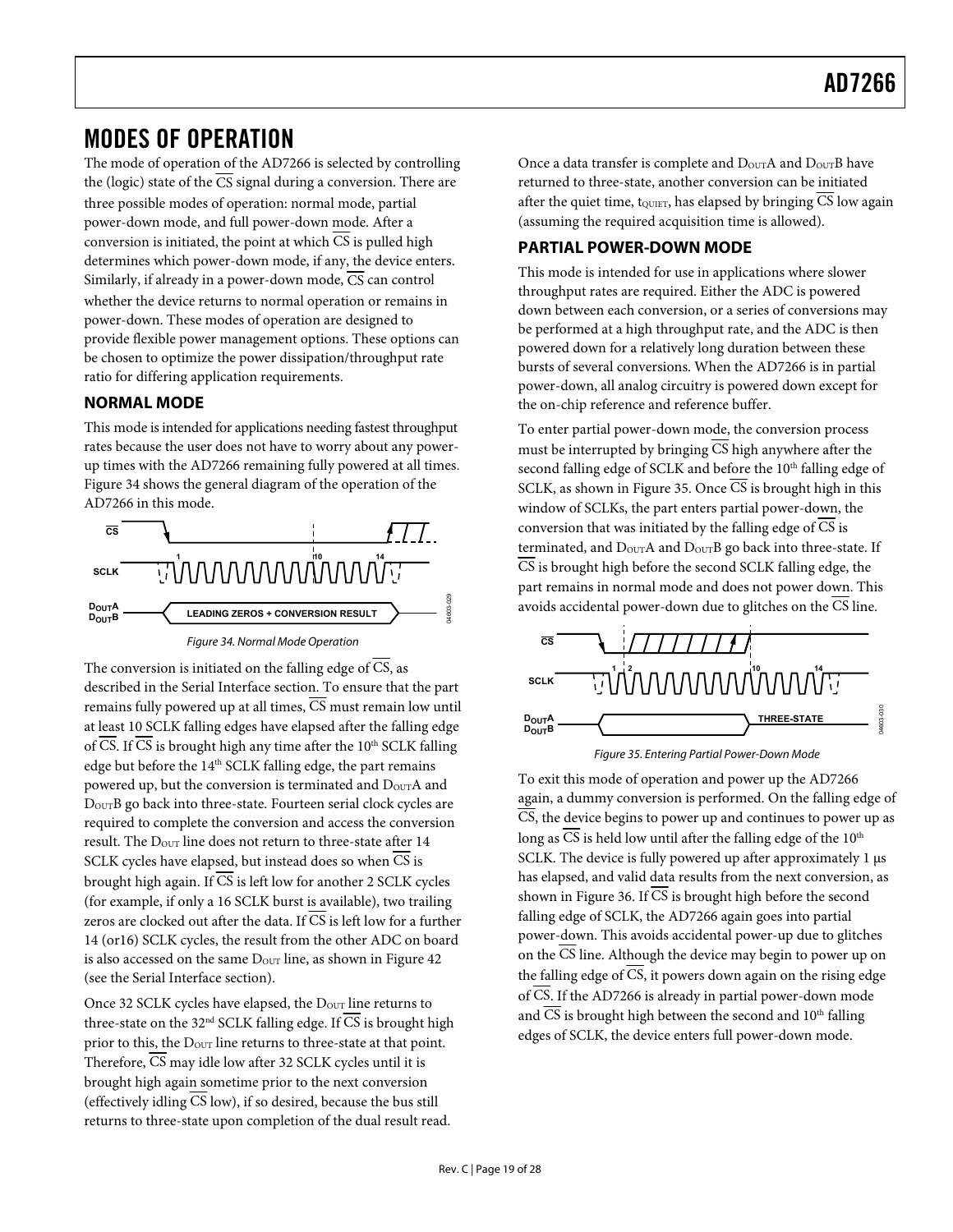### <span id="page-19-0"></span>**FULL POWER-DOWN MODE**

This mode is intended for use in applications where throughput rates slower than those in the partial power-down mode are required, as power-up from a full power-down takes substantially longer than that from partial power-down. This mode is more suited to applications where a series of conversions performed at a relatively high throughput rate are followed by a long period of inactivity and thus power-down. When the AD7266 is in full power-down, all analog circuitry is powered down. Full power-down is entered in a similar way as partial power-down, except the timing sequence shown in [Figure 35](#page-18-4) must be executed twice. The conversion process must be interrupted in a similar fashion by bringing CS high anywhere after the second falling edge of SCLK and before the 10<sup>th</sup> falling edge of SCLK. The device enters partial power-down at this point. To reach full power-down, the next conversion cycle must be interrupted in the same way, as shown in [Figure 37](#page-19-2). Once CS is brought high in this window of SCLKs, the part completely powers down.

Note that it is not necessary to complete the 14 SCLKs once CS is brought high to enter a power-down mode.

To exit full power-down and power up the AD7266, a dummy conversion is performed, as when powering up from partial power-down. On the falling edge of  $\overline{CS}$ , the device begins to power up and continues to power up, as long as CS is held low until after the falling edge of the  $10<sup>th</sup>$  SCLK. The required power-up time must elapse before a conversion can be initiated, as shown in [Figure 38](#page-20-1). See th[e Power-Up Times](#page-20-0) section for the power-up times associated with the AD7266.

<span id="page-19-1"></span>

<span id="page-19-2"></span>Figure 37. Entering Full Power-Down Mode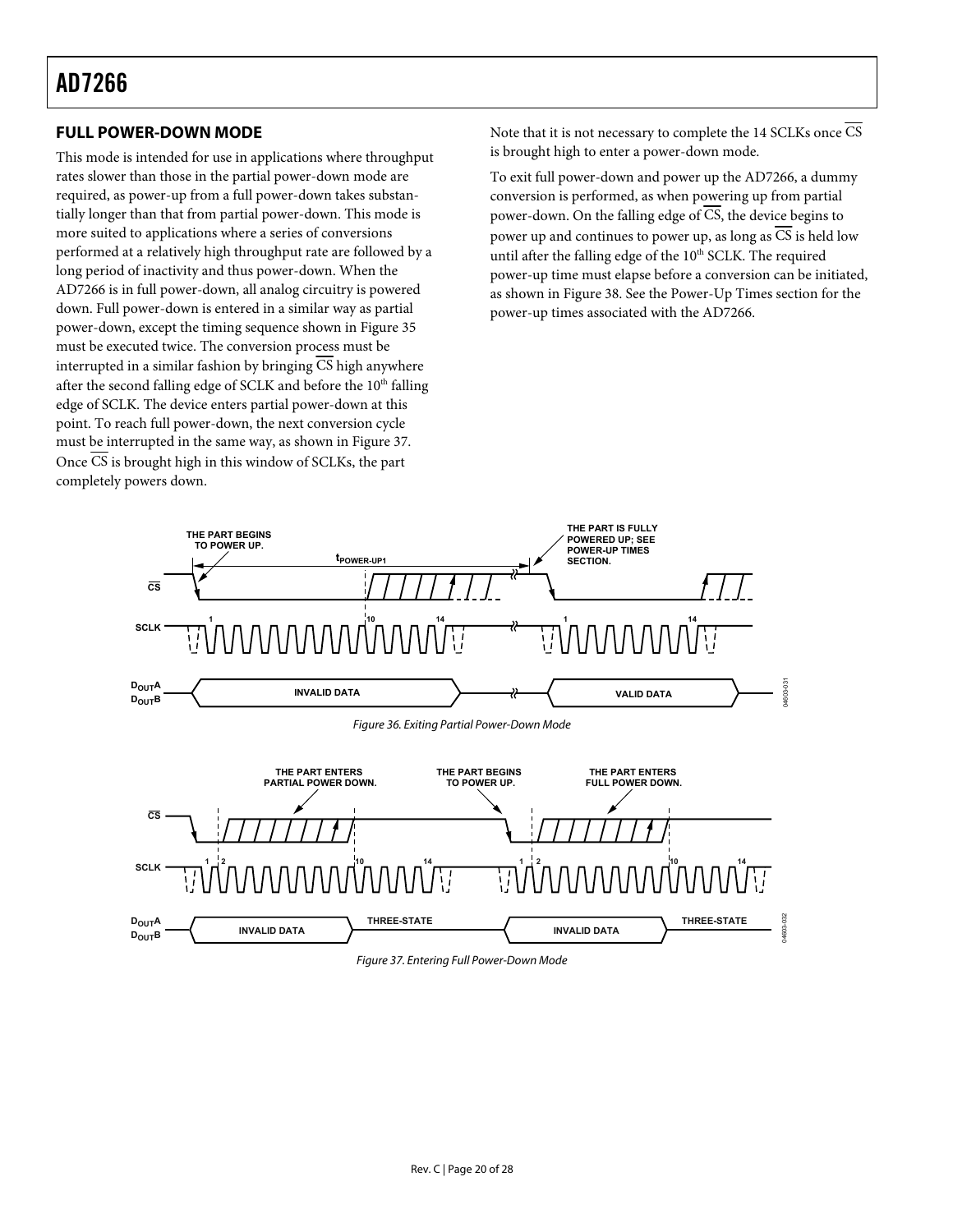<span id="page-20-0"></span>

Figure 38. Exiting Full Power-Down Mode

#### <span id="page-20-1"></span>**POWER-UP TIMES**

As described in detail, the AD7266 has two power-down modes, partial power-down and full power-down. This section deals with the power-up time required when coming out of either of these modes. It should be noted that the power-up times, as explained in this section, apply with the recommended capacitors in place on the DCAPA and DCAPB pins.

To power up from full power-down, approximately 1.5 ms should be allowed from the falling edge of CS, shown as  $t_{\text{Power-UP2}}$  in [Figure 38](#page-20-1). Powering up from partial power-down requires much less time. The power-up time from partial power-down is typically 1 μs; however, if using the internal reference, then the AD7266 must be in partial power-down for at least 67 μs in order for this power-up time to apply.

<span id="page-20-2"></span>When power supplies are first applied to the AD7266, the ADC may power up in either of the power-down modes or normal mode. Because of this, it is best to allow a dummy cycle to elapse to ensure the part is fully powered up before attempting a valid conversion. Likewise, if it is intended to keep the part in the partial power-down mode immediately after the supplies are applied, then two dummy cycles must be initiated. The first dummy cycle must hold  $\overline{\text{CS}}$  low until after the 10<sup>th</sup> SCLK falling edge (see [Figure 34](#page-18-3)); in the second cycle,  $\overline{CS}$  must be brought high before the 10<sup>th</sup> SCLK edge but after the second SCLK falling edge (see [Figure 35](#page-18-4)). Alternatively, if it is intended to place the part in full power-down mode when the supplies are applied, then three dummy cycles must be initiated. The first dummy cycle must hold CS low until after the 10<sup>th</sup> SCLK falling edge (see [Figure 34](#page-18-3)); the second and third dummy cycles place the part in full power-down (see [Figure 37](#page-19-2)).

Once supplies are applied to the AD7266, enough time must be allowed for any external reference to power up and charge the various reference buffer decoupling capacitors to their final values.

#### **POWER vs. THROUGHPUT RATE**

<span id="page-20-3"></span>The power consumption of the AD7266 varies with the throughput rate. When using very slow throughput rates and as fast an SCLK frequency as possible, the various power-down

options can be used to make significant power savings. However, the AD7266 quiescent current is low enough that even without using the power-down options, there is a noticeable variation in power consumption with sampling rate. This is true whether a fixed SCLK value is used or if it is scaled with the sampling rate. [Figure 39](#page-20-2) and [Figure 40](#page-20-3) show plots of power vs. the throughput rate when operating in normal mode for a fixed maximum SCLK frequency and an SCLK frequency that scales with the sampling rate with  $V_{DD} = 3$  V and  $V_{DD} = 5$ V, respectively. In all cases, the internal reference was used.







Figure 40. Power vs. Throughput in Normal Mode with  $V_{DD} = 5$  V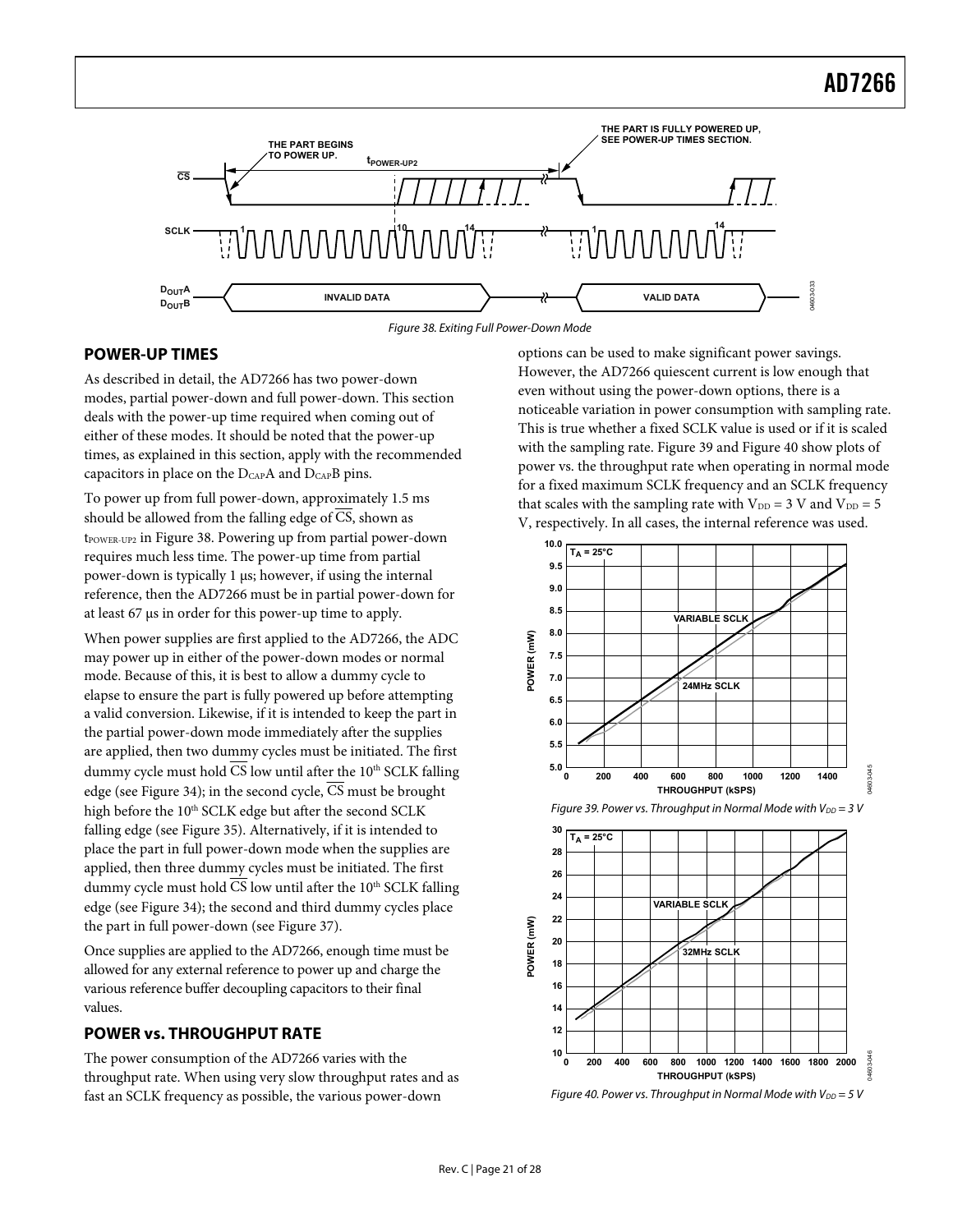### <span id="page-21-2"></span><span id="page-21-1"></span><span id="page-21-0"></span>SERIAL INTERFACE

[Figure 41](#page-21-3) shows the detailed timing diagram for serial interfacing to the AD7266. The serial clock provides the conversion clock and controls the transfer of information from the AD7266 during conversion.

The  $\overline{\text{CS}}$  signal initiates the data transfer and conversion process. The falling edge of CS puts the track-and-hold into hold mode, at which point the analog input is sampled and the bus is taken out of three-state. The conversion is also initiated at this point and requires a minimum of 14 SCLKs to complete. Once 13 SCLK falling edges have elapsed, the track-and-hold goes back into track on the next SCLK rising edge, as shown in [Figure 41](#page-21-3) at Point B. If a 16 SCLK transfer is used, then two trailing zeros appear after the final LSB. On the rising edge of CS, the conversion is terminated and D<sub>OUT</sub>A and D<sub>OUT</sub>B go back into three-state. If  $\overline{\text{CS}}$  is not brought high but is instead held low for a further 14 (or 16) SCLK cycles on  $D_{\text{OUT}}A$ , the data from Conversion B is output on  $D_{\text{OUT}}$  A (followed by two trailing zeros).

Likewise, if  $\overline{\text{CS}}$  is held low for a further 14 (or 16) SCLK cycles on D<sub>OUT</sub>B, the [data from](#page-21-4) Conversion A is output on D<sub>OUT</sub>B. This is illustrated in Figure 42 where the case for  $D_{\text{OUT}}A$  is shown. In this case, the  $D_{\text{OUT}}$  line in use goes back into three-state on the  $32<sup>nd</sup>$  SCLK falling edge or the rising edge of  $\overline{CS}$ , whichever occurs first.

A minimum of 14 serial clock cycles are required to perform the conversion process and to access data from one conversion on either data line of the AD7266. CS going low provides the leading zero to be read in by the microcontroller or DSP. The remaining data is then clocked out by subsequent SCLK falling edges, beginning with a second leading zero. Thus, the first falling clock edge on the serial clock has the leading zero provided and also clocks out the second leading zero. The 12 bit result then follows with the final bit in the data transfer valid on the 14<sup>th</sup> falling edge, having being clocked out on the previous  $(13<sup>th</sup>)$  falling edge. In applications with a slower SCLK, it may be possible to read in data on each SCLK rising edge depending on the SCLK frequency. The first rising edge of SCLK after the  $\overline{\text{CS}}$  falling edge would have the second leading zero provided, and the 13<sup>th</sup> rising SCLK edge would have DB0 provided.

Note that with fast SCLK values, and thus short SCLK periods, in order to allow adequately for t<sub>2</sub>, an SCLK rising edge may occur before the first SCLK falling edge. This rising edge of SCLK may be ignored for the purposes of the timing descriptions in this section. If a falling edge of SCLK is coincident with the falling edge of  $\overline{CS}$ , then this falling edge of SCLK is not acknowledged by the AD7266, and the next falling edge of SCLK will be the first registered after the falling edge of  $\overline{\text{CS}}$ .

<span id="page-21-3"></span>

<span id="page-21-4"></span>Figure 42. Reading Data from Both ADCs on One  $D_{OUT}$  Line with 32 SCLKs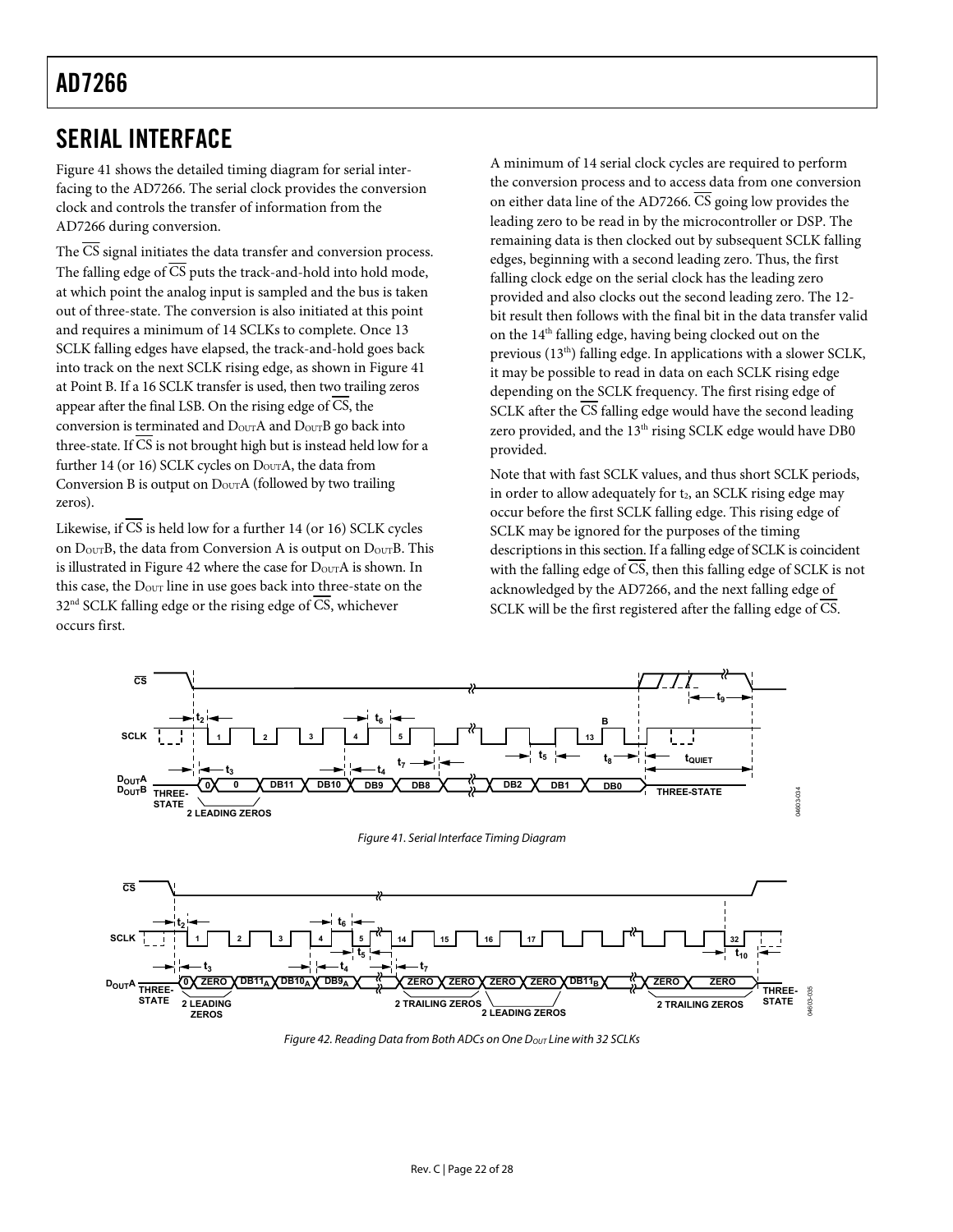### <span id="page-22-1"></span><span id="page-22-0"></span>MICROPROCESSOR INTERFACING

The serial interface on the AD7266 allows the part to be directly connected to a range of many different microprocessors. This section explains how to interface the AD7266 with some of the more common microcontroller and DSP serial interface protocols.

### **AD7266 TO ADSP-218x**

The ADSP-218x family of DSPs interface directly to the AD7266 without any glue logic required. The V<sub>DRIVE</sub> pin of the AD7266 takes the same supply voltage as that of the ADSP-218x. This allows the ADC to operate at a higher supply voltage than its serial interface and therefore, the ADSP-218x, if necessary. This example shows both  $D_{\text{OUT}}A$  and  $D_{\text{OUT}}B$  of the AD7266 connected to both serial ports of the ADSP-218x. The SPORT0 and SPORT1 control registers should be set up as shown in Table 7 and [Table 8.](#page-22-2) 

#### **Table 7. SPORT0 Control Register Setup**

| <b>Setting</b>        | <b>Description</b>                                               |  |  |  |
|-----------------------|------------------------------------------------------------------|--|--|--|
| $TFSW = RFSW = 1$     | Alternate framing                                                |  |  |  |
| $INVRES = INVTFS = 1$ | Active low frame signal                                          |  |  |  |
| $DTYPE = 00$          | Right justify data                                               |  |  |  |
| $SLEN = 1111$         | 16-bit data-word (or may be set to<br>1101 for 14-bit data-word) |  |  |  |
| $ISCLK = 1$           | Internal serial clock                                            |  |  |  |
| $TFSR = RFSR = 1$     | Frame every word                                                 |  |  |  |
| $IRFS = 0$            |                                                                  |  |  |  |
| ITES = $1$            |                                                                  |  |  |  |

<span id="page-22-3"></span>

<span id="page-22-2"></span>

| <b>Setting</b>        | <b>Description</b>                 |
|-----------------------|------------------------------------|
| $TFSW = RFSW = 1$     | Alternate framing                  |
| $INVRES = INVTFS = 1$ | Active low frame signal            |
| $DTYPE = 00$          | Right justify data                 |
| $SLEN = 1111$         | 16-bit data-word (or may be set to |
|                       | 1101 for 14-bit data-word)         |
| $ISCLK = 0$           | External serial clock              |
| $TFSR = RFSR = 1$     | Frame every word                   |
| $IRFS = 0$            |                                    |
| ITES = $1$            |                                    |

To implement the power-down modes, SLEN should be set to 1001 to issue an 8-bit SCLK burst.

The connection diagram is shown in [Figure 43](#page-22-3). The ADSP-218x has the TFS0 and RFS0 of the SPORT0 and the RFS1 of SPORT1 tied together. TFS0 is set as an output, and both RFS0 and RFS1 are set as inputs. The DSP operates in alternate framing mode, and the SPORT control register is set up as described. The frame synchronization signal generated on the TFS is tied to

 $\overline{CS}$ , and as with all signal processing applications, equidistant sampling is necessary. However, in this example, the timer interrupt is used to control the sampling rate of the ADC and, under certain conditions, equidistant sampling may not be achieved.



Figure 43. Interfacing the AD7266 to the ADSP-218x

The timer registers are loaded with a value that provides an interrupt at the required sample interval. When an interrupt is received, a value is transmitted with TFS/DT (ADC control word). The TFS is used to control the RFS, and hence, the reading of data. The frequency of the serial clock is set in the SCLKDIV register. When the instruction to transmit with TFS is given (AX0 = TX0), the state of the SCLK is checked. The DSP waits until the SCLK has gone high, low, and high again before transmission starts. If the timer and SCLK values are chosen such that the instruction to transmit occurs on or near the rising edge of SCLK, then the data may be transmitted or it may wait until the next clock edge.

For example, the ADSP-2111 has a master clock frequency of 16 MHz. If the SCLKDIV register is loaded with the value 3, then an SCLK of 2 MHz is obtained, and eight master clock periods will elapse for every one SCLK period. If the timer registers are loaded with the value 803, then 100.5 SCLKs will occur between interrupts and, subsequently, between transmit instructions. This situation yields sampling that is not equidistant as the transmit instruction is occurring on an SCLK edge. If the number of SCLKs between interrupts is a whole integer figure of N, then equidistant sampling will be implemented by the DSP.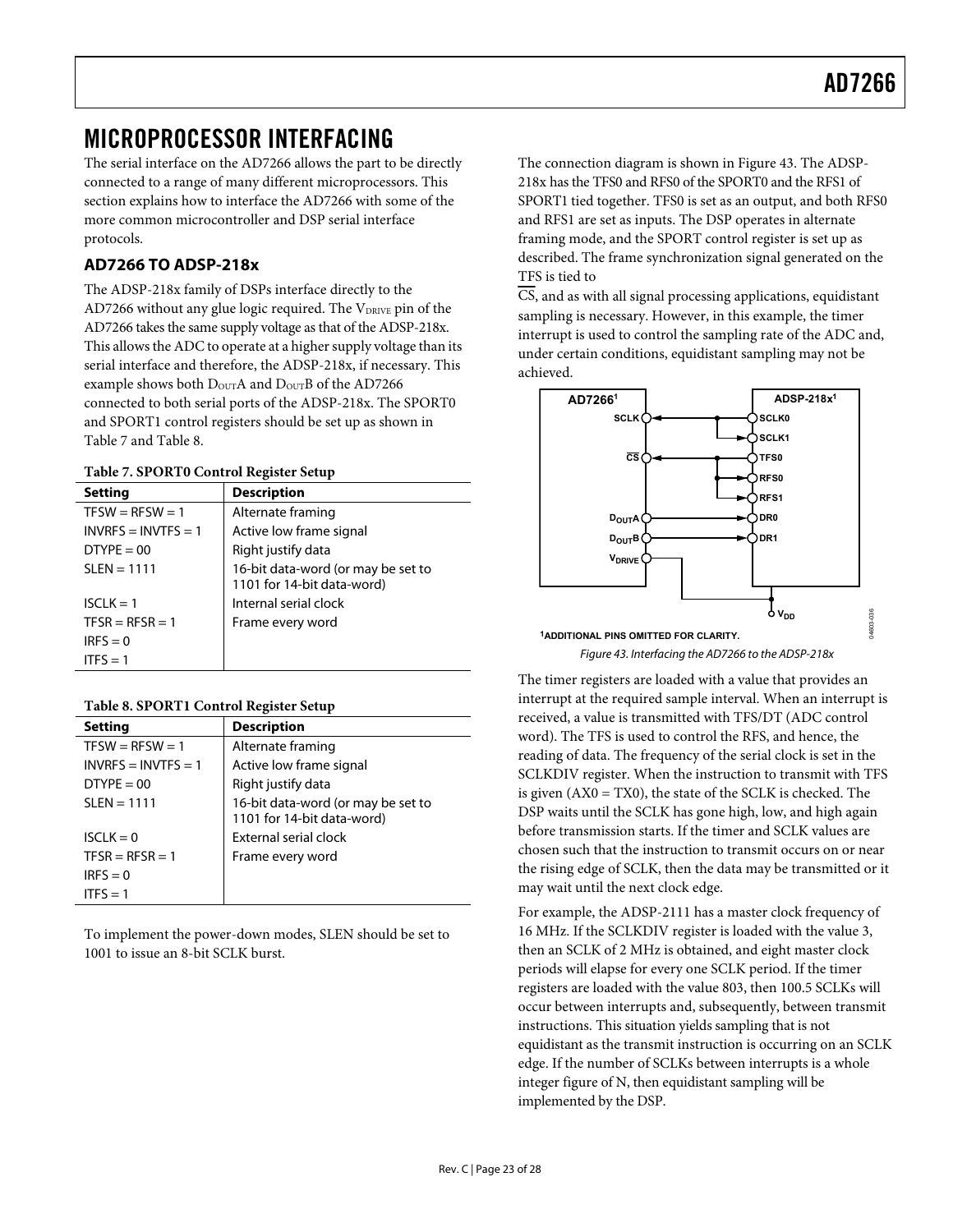### <span id="page-23-0"></span>**AD7266 TO ADSP-BF53x**

The ADSP-BF53x family of DSPs interface directly to the AD7266 without any glue logic required. The availability of secondary receive registers on the serial ports of the Blackfin® DSPs means only one serial port is necessary to read from both  $D_{\text{OUT}}$  pins simultaneously. [Figure 44](#page-23-1) shows both  $D_{\text{OUT}}A$  and DOUTB of the AD7266 connected to Serial Port 0 of the ADSP-BF53x. The SPORT0 Receive Configuration 1 register and SPORT0 Receive Configuration 2 register should be set up as outlined in Table 9 and [Table 10](#page-23-2).



Figure 44. Interfacing the AD7266 to the ADSP-BF53x

<span id="page-23-1"></span>

| Table 9. The SPORT0 Receive Configuration 1 Register |
|------------------------------------------------------|
| (SPORTO RCR1)                                        |

| <b>Setting</b>    | <b>Description</b>                                               |
|-------------------|------------------------------------------------------------------|
| $RCKF = 1$        | Sample data with falling edge of RSCLK                           |
| $IRFS = 1$        | Active low frame signal                                          |
| $RFSR = 1$        | Frame every word                                                 |
| $IRFS = 1$        | Internal RFS used                                                |
| $RLSBIT = 0$      | Receive MSB first                                                |
| $ROTYPE = 00$     | Zero fill                                                        |
| $IRCI K = 1$      | Internal receive clock                                           |
| $RSPFN = 1$       | Receive enabled                                                  |
| $SLEN = 1111$     | 16-bit data-word (or may be set to 1101<br>for 14-bit data-word) |
| $TFSR = RFSR = 1$ |                                                                  |

#### <span id="page-23-2"></span>**Table 10. The SPORT0 Receive Configuration 2 Register (SPORT0\_RCR2)**

<span id="page-23-3"></span>

| <b>Setting</b> | <b>Description</b>                                               |
|----------------|------------------------------------------------------------------|
| $RXSE = 1$     | Secondary side enabled                                           |
| $SLEN = 1111$  | 16-bit data-word (or may be set to 1101<br>for 14-bit data-word) |

To implement the power-down modes, SLEN should be set to 1001 to issue an 8-bit SCLK burst. A Blackfin driver for the AD7266 is available to download at [www.analog.com](http://www.analog.com/).

#### **AD7266 TO TMS320C541**

The serial interface on the TMS320C541 uses a continuous serial clock and frame synchronization signals to synchronize the data transfer operations with peripheral devices like the AD7266. The  $\overline{\text{CS}}$  input allows easy interfacing between the TMS320C541 and the AD7266 without any glue logic required. The serial ports of the TMS320C541 are set up to operate in burst mode with internal CLKX0 (TX serial clock on Serial Port 0) and FSX0 (TX frame sync from Serial Port 0). The serial port control registers (SPC) must have the following setup.

|                  |    | $\cdot$    |            |            |
|------------------|----|------------|------------|------------|
| <b>SPC</b>       | FO | <b>FSM</b> | <b>MCM</b> | <b>TXM</b> |
| SPC <sub>0</sub> |    |            |            |            |
| SPC <sub>1</sub> |    |            |            | U          |

The format bit, FO, may be set to 1 to set the word length to 8 bits to implement the power-down modes on the AD7266.

The connection diagram is shown in [Figure 45](#page-23-3). It is imperative that for signal processing applications, the frame synchronization signal from the TMS320C541 provides equidistant sampling. The V<sub>DRIVE</sub> pin of the AD7266 takes the same supply voltage as that of the TMS320C541. This allows the ADC to operate at a higher voltage than its serial interface and therefore, the TMS320C541, if necessary.



**1ADDITIONAL PINS OMITTED FOR CLARITY.**

Figure 45. Interfacing the AD7266 to the TMS320C541

04603-038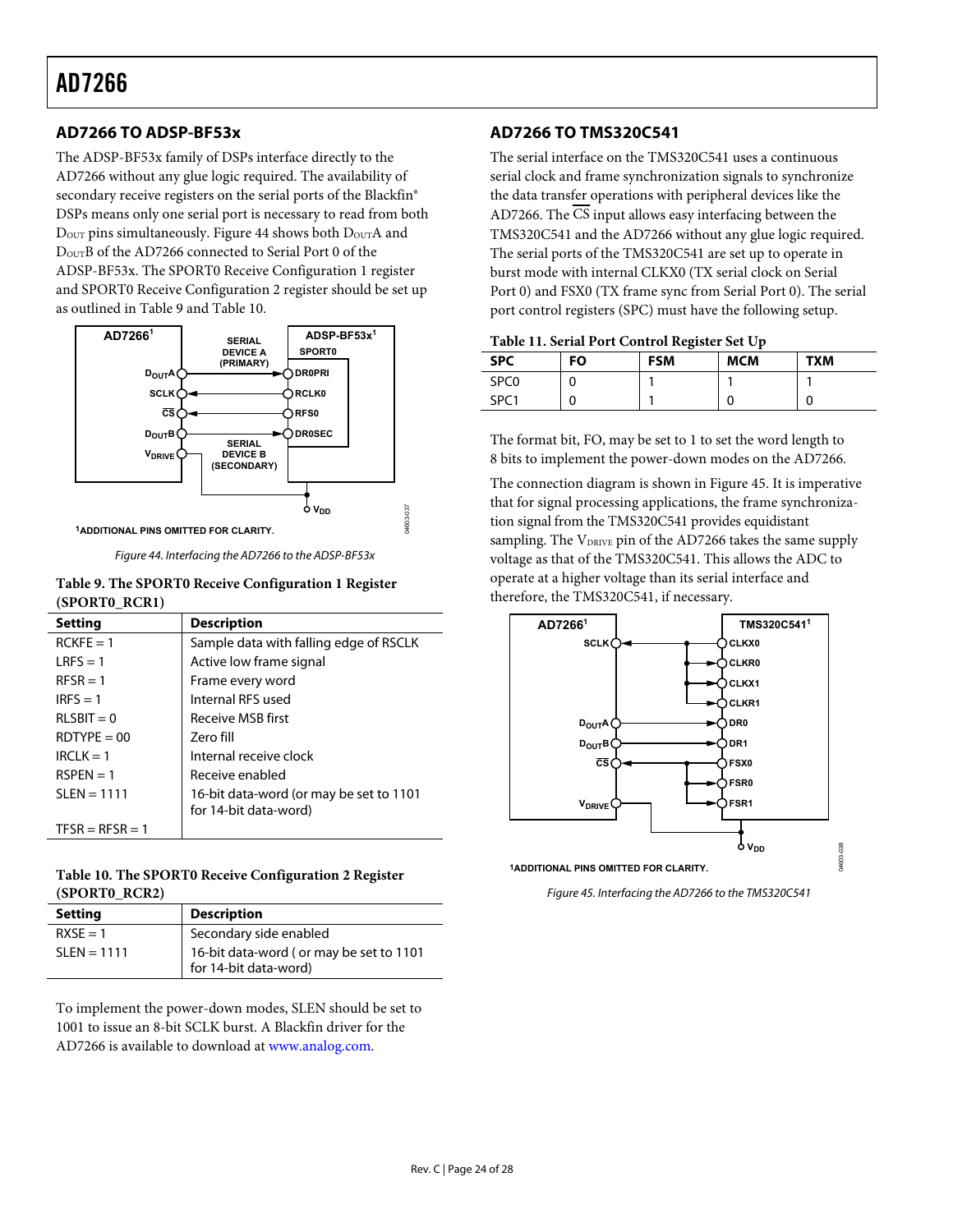#### <span id="page-24-0"></span>**AD7266 TO DSP563xx**

The connection diagram in [Figure 46](#page-24-1) shows how the AD7266 can be connected to the ESSI (synchronous serial interface) of the DSP563xx family of DSPs from Motorola. There are two on-board ESSIs, and each is operated in synchronous mode (Bit SYN = 1 in CRB register) with internally generated word length frame sync for both TX and RX (Bit FSL1 = 0 and Bit  $FSL0 = 0$  in CRB).

Normal operation of the ESSI is selected by making  $MOD = 0$ in the CRB. Set the word length to 16 by setting Bit  $WL1 = 1$ and Bit WL0 = 0 in CRA.

<span id="page-24-1"></span>To implement the power-down modes on the AD7266, the word length can be changed to 8 bits by setting Bit  $WL1 = 0$ and Bit WL0 = 0 in CRA. The FSP bit in the CRB should be set to 1 so the frame sync is negative. It is imperative for signal processing applications that the frame synchronization signal from the DSP563xx provides equidistant sampling.

In the example shown in [Figure 46](#page-24-1), the serial clock is taken from the ESSI0 so the SCK0 pin must be set as an output,  $SCKD = 1$ , while the SCK1 pin is set as an input,  $SCKD = 0$ . The frame sync signal is taken from SC02 on ESSI0, so  $SCD2 = 1$ , while on ESSI1, SCD2 = 0; therefore, SC12 is configured as an input. The V<sub>DRIVE</sub> pin of the AD7266 takes the same supply voltage as that of the DSP563xx. This allows the ADC to operate at a higher voltage than its serial interface and therefore, the DSP563xx, if necessary.



Figure 46. Interfacing the AD7266 to the DSP563xx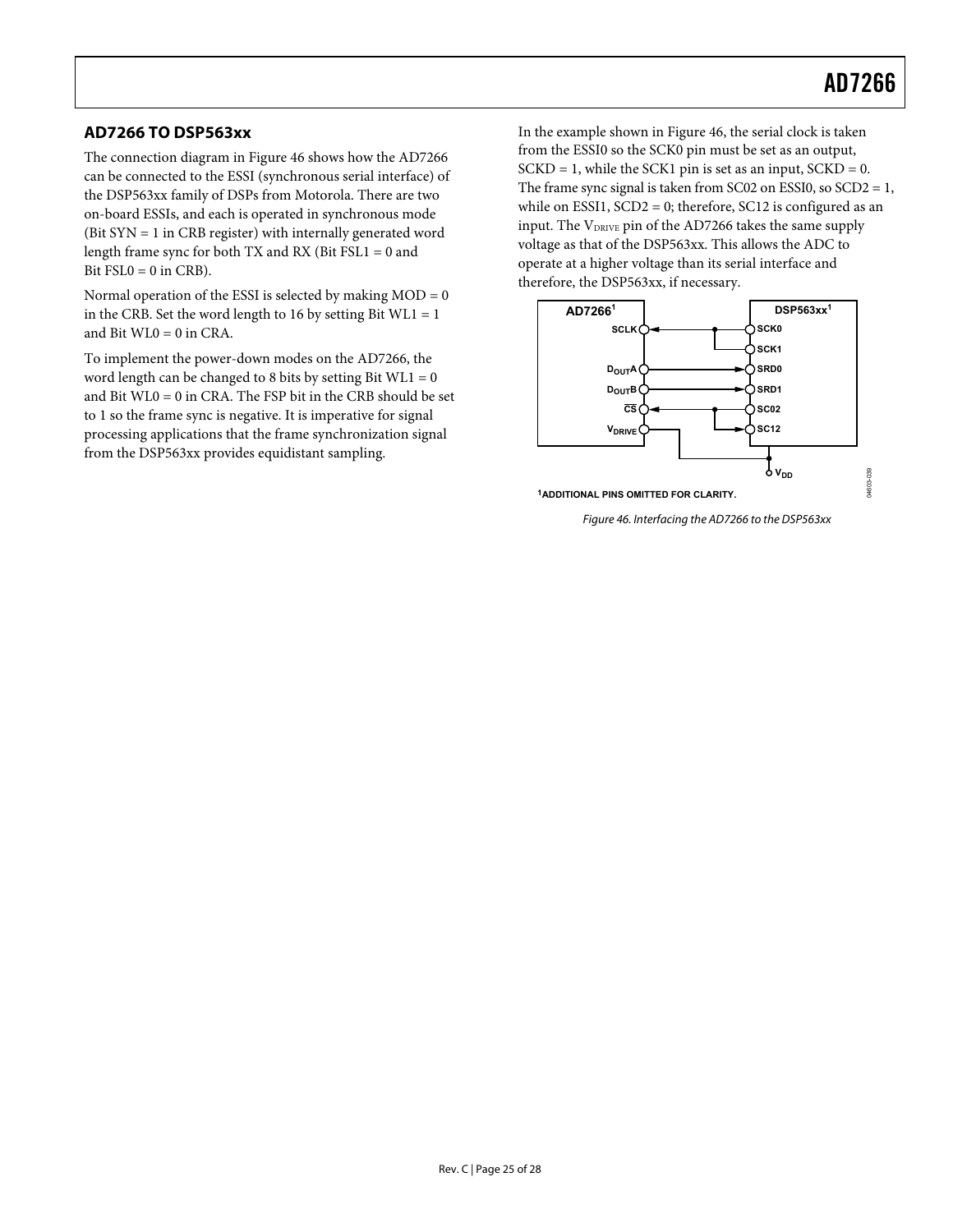# <span id="page-25-1"></span><span id="page-25-0"></span>APPLICATION HINTS

### **GROUNDING AND LAYOUT**

The analog and digital supplies to the AD7266 are independent and separately pinned out to minimize coupling between the analog and digital sections of the device. The printed circuit board (PCB) that houses the AD7266 should be designed so that the analog and digital sections are separated and confined to certain areas of the board. This design facilitates the use of ground planes that can be easily separated.

To provide optimum shielding for ground planes, a minimum etch technique is generally best. All three AGND pins of the AD7266 should be sunk in the AGND plane. Digital and analog ground planes should be joined in only one place. If the AD7266 is in a system where multiple devices require an AGND to DGND connection, the connection should still be made at one point only, a star ground point that should be established as close as possible to the ground pins on the AD7266.

Avoid running digital lines under the device as this couples noise onto the die. However, the analog ground plane should be allowed to run under the AD7266 to avoid noise coupling. The power supply lines to the AD7266 should use as large a trace as possible to provide low impedance paths and reduce the effects of glitches on the power supply line.

To avoid radiating noise to other sections of the board, fast switching signals, such as clocks, should be shielded with digital ground, and clock signals should never run near the analog inputs. Avoid crossover of digital and analog signals. To reduce the effects of feedthrough within the board, traces on opposite sides of the board should run at right angles to each other. A microstrip technique is the best method but is not always possible with a double-sided board. In this technique, the component side of the board is dedicated to ground planes, while signals are placed on the solder side.

Good decoupling is also important. All analog supplies should be decoupled with 10 μF tantalum capacitors in parallel with 0.1 μF capacitors to GND. To achieve the best results from these decoupling components, they must be placed as close as possible to the device, ideally right up against the device. The 0.1 μF capacitors should have low effective series resistance (ESR) and effective series inductance (ESI), such as the common ceramic types or surface-mount types. These low ESR and ESI capacitors provide a low impedance path to ground at high frequencies to handle transient currents due to internal logic switching.

### **PCB DESIGN GUIDELINES FOR LFCSP**

The lands on the chip scale package (CP-32-3) are rectangular. The PCB pad for these should be 0.1 mm longer than the package land length, and 0.05 mm wider than the package land width, thereby having a portion of the pad exposed. To ensure that the solder joint size is maximized, the land should be centered on the pad.

The bottom of the chip scale package has a thermal pad. The thermal pad on the PCB should be at least as large as the exposed pad. On the PCB, there should be a clearance of at least 0.25 mm between the thermal pad and the inner edges of the pad pattern to ensure that shorting is avoided.

To improve thermal performance of the package, use thermal vias on the PCB incorporating them in the thermal pad at 1.2 mm pitch grid. The via diameter should be between 0.3 mm and 0.33 mm, and the via barrel should be plated with 1 oz. copper to plug the via. The user should connect the PCB thermal pad to AGND.

### **EVALUATING THE AD7266 PERFORMANCE**

The recommended layout for the AD7266 is outlined in the evaluation board documentation. The evaluation board package includes a fully assembled and tested evaluation board, documentation, and software for controlling the board from the PC via the evaluation board controller. The evaluation board controller can be used in conjunction with the AD7266 evaluation board, as well as many other Analog Devices, Inc. evaluation boards ending in the CB designator, to demonstrate/evaluate the ac and dc performance of the AD7266.

The software allows the user to perform ac (fast Fourier transform) and dc (histogram of codes) tests on the AD7266. The software and documentation are on a CD shipped with the evaluation board.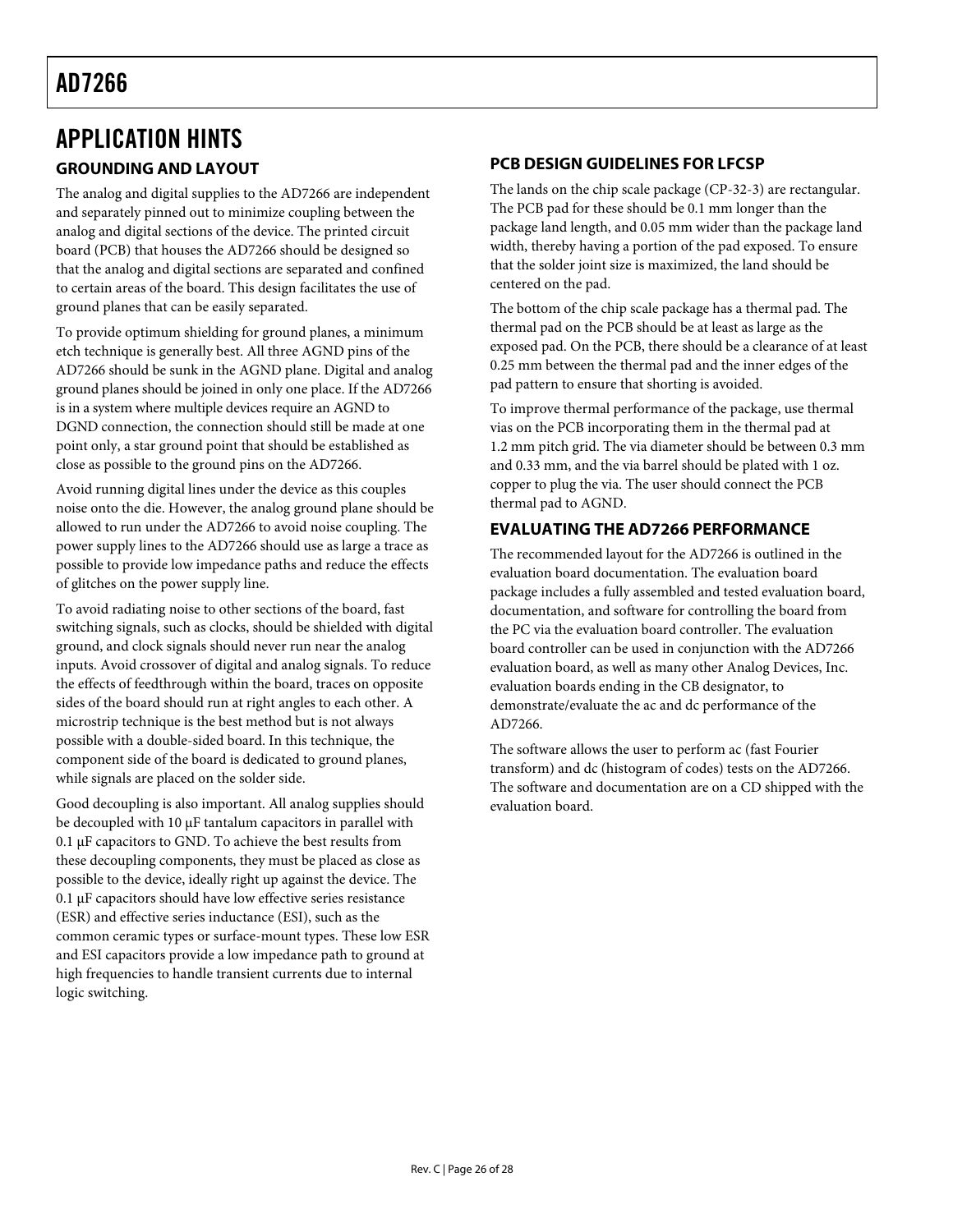**09-12-2018-A**

2018-A  $09 - 12 - 3$ 

### <span id="page-26-1"></span><span id="page-26-0"></span>OUTLINE DIMENSIONS



Figure 48. 32-Lead Thin Quad Flat Package [TQFP] (SU-32-2) Dimensions shown in millimeters

#### **ORDERING GUIDE**

| Model $1, 2, 3$  | <b>Temperature Range</b>            | <b>Package Description</b>                    | <b>Package Option</b> |
|------------------|-------------------------------------|-----------------------------------------------|-----------------------|
| AD7266BCPZ       | $-40^{\circ}$ C to $+125^{\circ}$ C | 32-Lead Lead Frame Chip Scale Package (LFCSP) | $CP-32-7$             |
| AD7266BCPZ-REEL7 | $-40^{\circ}$ C to $+125^{\circ}$ C | 32-Lead Lead Frame Chip Scale Package (LFCSP) | $CP-32-7$             |
| AD7266BCPZ-REEL  | $-40^{\circ}$ C to $+125^{\circ}$ C | 32-Lead Lead Frame Chip Scale Package (LFCSP) | $CP-32-7$             |
| AD7266BSUZ       | $-40^{\circ}$ C to $+125^{\circ}$ C | 32-Lead Thin Quad Flat Package (TQFP)         | $SU-32-2$             |
| AD7266BSUZ-REEL7 | $-40^{\circ}$ C to $+125^{\circ}$ C | 32-Lead Thin Quad Flat Package (TQFP)         | $SU-32-2$             |
| AD7266BSUZ-REEL  | $-40^{\circ}$ C to $+125^{\circ}$ C | 32-Lead Thin Quad Flat Package (TQFP)         | $SU-32-2$             |
| EVAL-AD7266EDZ   |                                     | <b>Evaluation Board</b>                       |                       |
| EVAL-CED1Z       |                                     | <b>Control Board</b>                          |                       |

 $1 Z =$  RoHS Compliant Part.

<sup>2</sup> The EVAL-AD7266CB can be used as a standalone evaluation board or in conjunction with the EVAL-CONTROL Board for evaluation/demonstration purposes.<br><sup>3</sup> The EVAL-CED1Z controller board allows a PC to control and communi